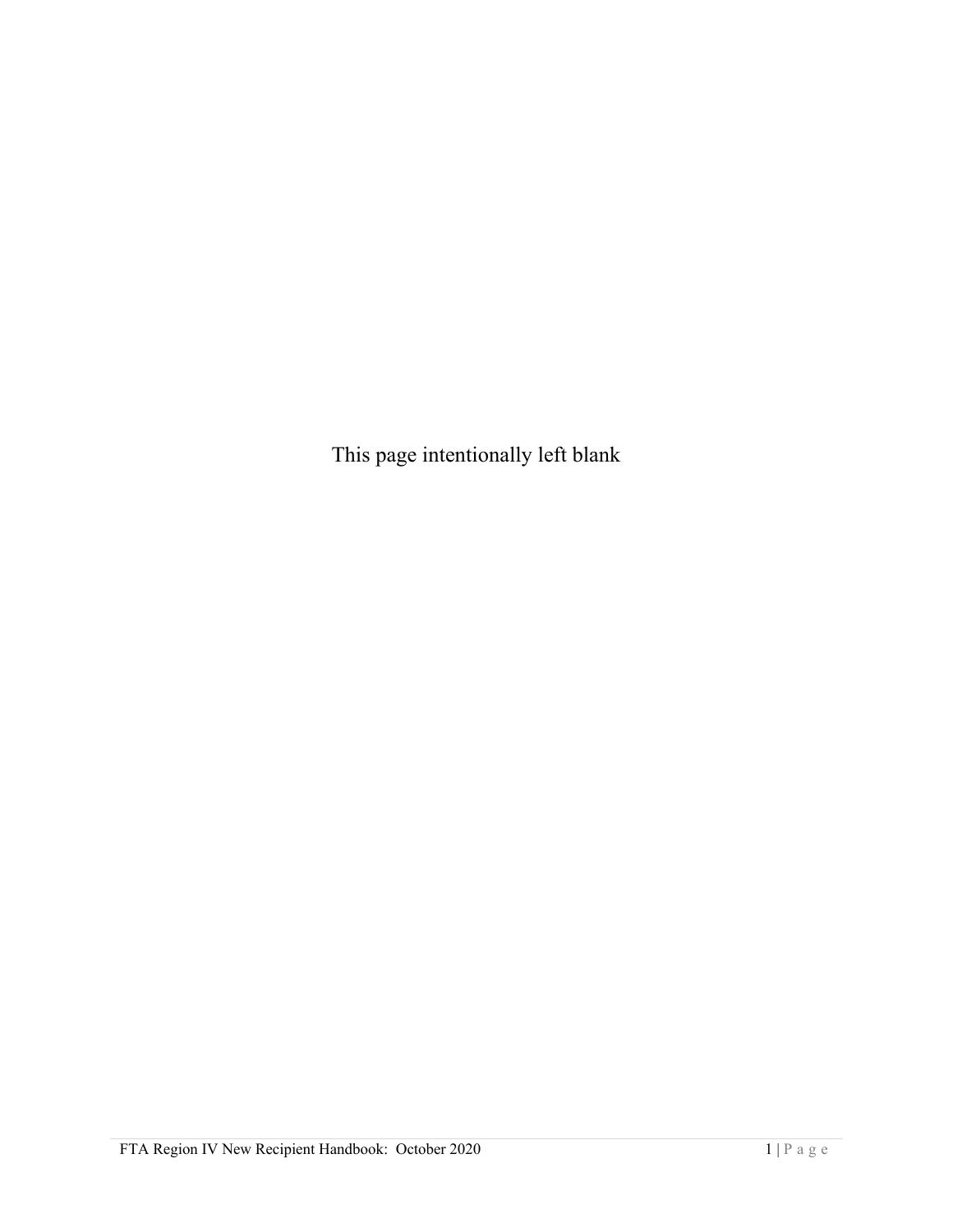# **New Recipient Handbook**

# **Table of Contents**

| 1. |  |
|----|--|
| 2. |  |
| 3. |  |
| 4. |  |
| 5. |  |
|    |  |
|    |  |
|    |  |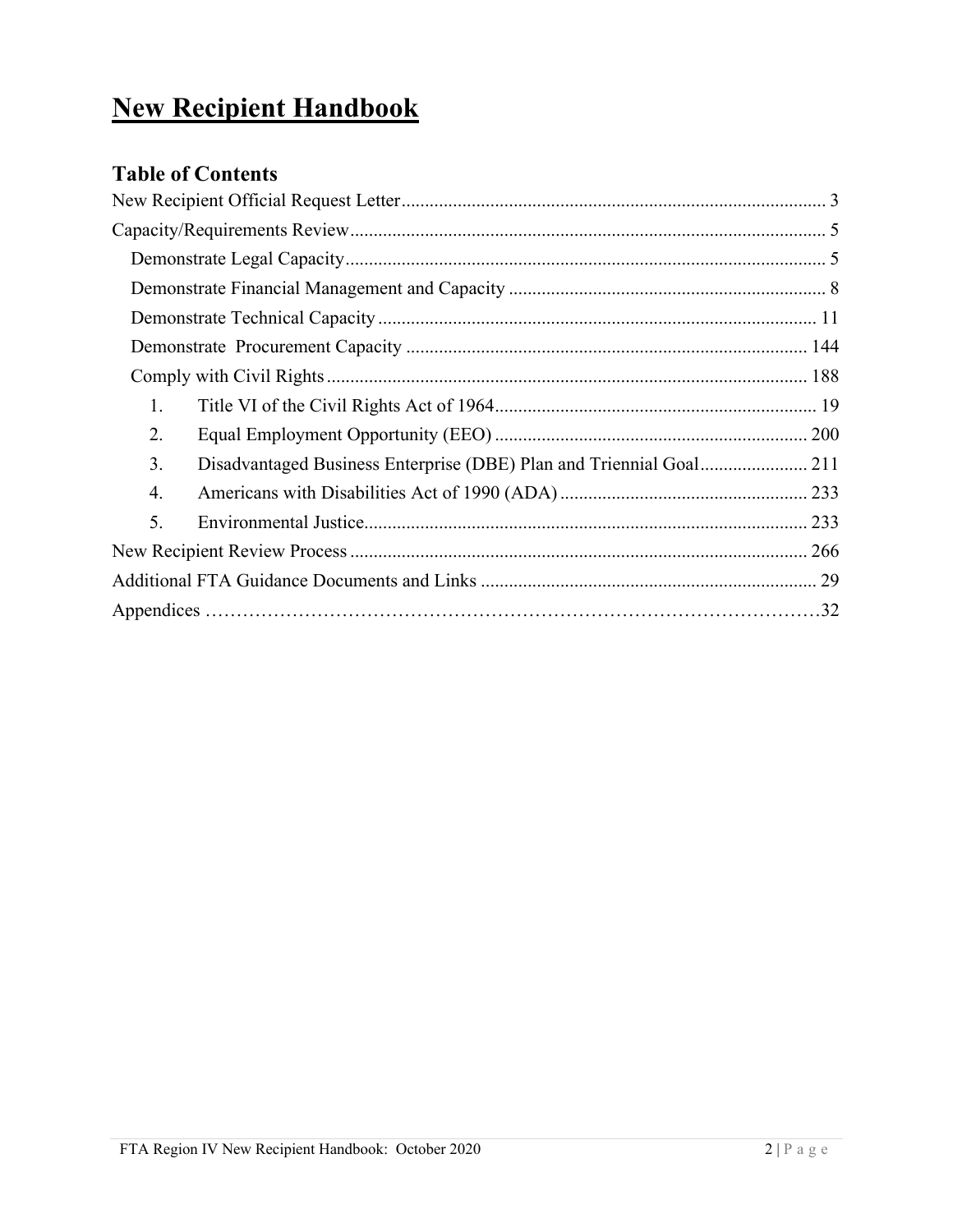### <span id="page-3-0"></span>**New Recipient Official Request Letter**

To initiate the New Recipient Process, all potential new recipients should send a letter to FTA Region IV outlining their intentions with regard to their FTA funding requests. Each letter should contain the following elements:

- 1. Identify what types of activities FTA funds will be used to complete.
- 2. Identify the type of FTA funds the potential new recipient will seek for these activities.
- 3. Cite the planning basis for the activities being funded [i.e. feasibility study, transit service program (STIP/TIP), etc.] analysis, long-range transportation plan, state or metropolitan transportation improvement
- 4. Identify a point of contact at the potential new recipient's agency to work with FTA through the review process.

 potential new recipient will seek as well as the planning basis for these types of project. Further, FTA requires recipients to include the planning justification in the electronic award management system. Feasibility studies can occur at varying levels of detail as appropriate and proportionate (NEPA). There must be a planning basis for every project or for every group of projects. As such, the official new recipient request letter will outline for FTA Region IV the types of projects the to the complexity of the project or projects in question. For facility-related projects, the letter should also address the status of the project in regards to the National Environmental Policy Act

# (NEPA).<br><u>The System for Award Management (SAM)</u>

Non-federal entities must have an active registration with [SAM](http://www.sam.gov/) to do business with the Federal Government. All applicants must be registered with SAM prior to initiating the process in order to avoid delays in the review process.

#### *Planning Guidance Documents and Links*

FTA Office Environmental Analysis & Review [FTA Office Environmental Analysis & Review](https://www.transit.dot.gov/regulations-and-guidance/environmental-programs/environmental-analysis-review) [FTA Region IV Environment/NEPA Resources](https://www.transit.dot.gov/about/regional-offices/region-4/environmentnepa-resources) [FTA Office of Planning & Environment/NEPA](https://www.transit.dot.gov/regulations-and-guidance/environmental-programs/environmental-programs) 

#### **Regional Expert**

Varies by Geographic Area See [Region 4 Organization Chart](https://www.transit.dot.gov/about/regional-offices/region-4/region-4-staff-organization) for FTA Region IV for the Planner and Program Manager assigned to your area.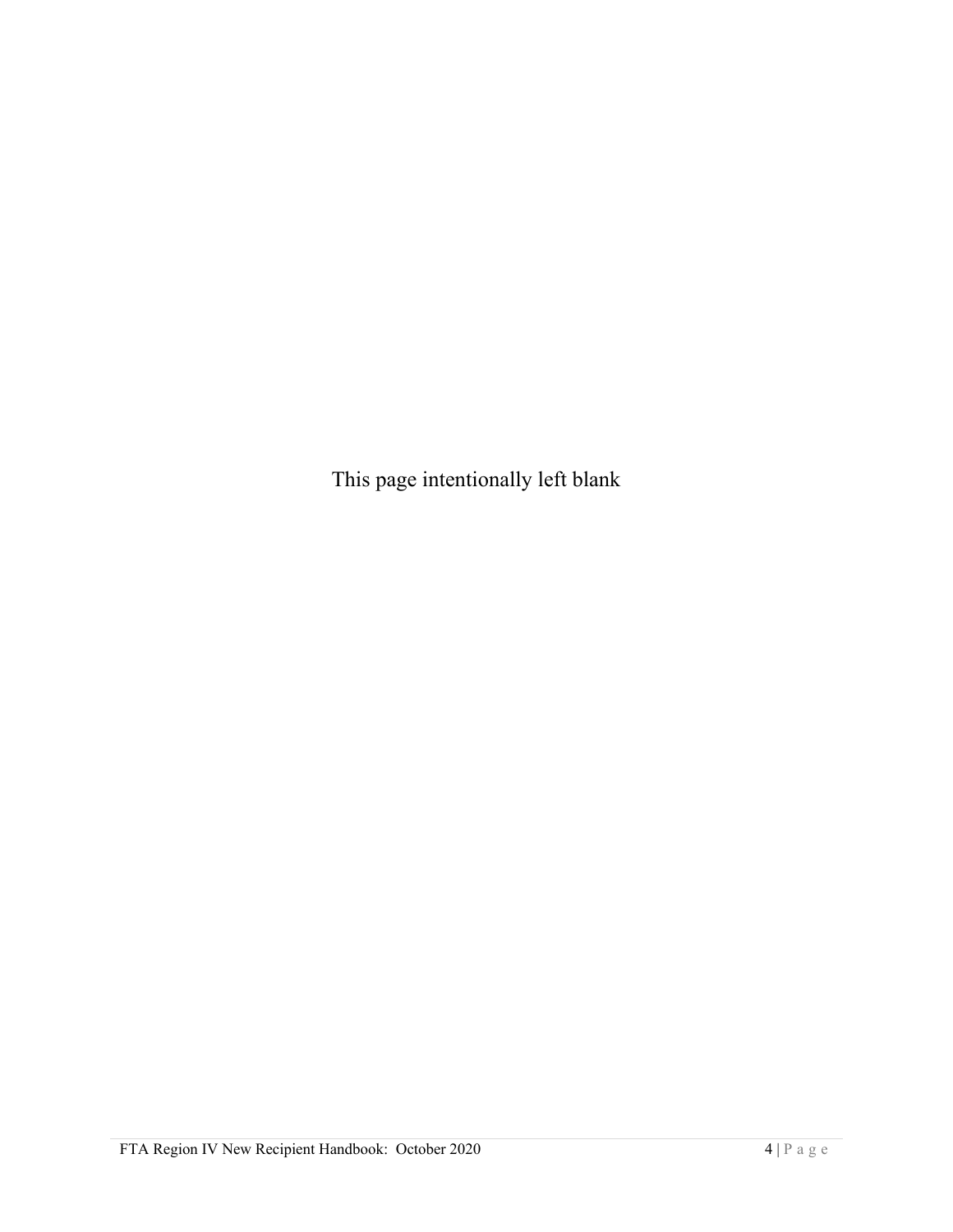# <span id="page-5-0"></span>**Capacity/Requirements Review**

#### <span id="page-5-1"></span>**Demonstrate Legal Capacity**

Before FTA may award a grant, FTA must make a finding that the grant applicant has or will have the legal capacity to carry out the project. In making this finding, FTA generally relies on the grant applicant's certification that it has or will have the legal capacity to carry out the project.

 the period of FTA funding assistance. Specifically, the grant applicant must be eligible and authorized under State or local law to request, receive, and spend FTA funds to administer FTA-assisted projects. Officials acting on behalf of the applicant must have appropriate authority designated by State or local law or by the governing body of the applicant. FTA requires first-time applicants to submit an Opinion of Counsel and Authorizing Resolution as described below. FTA also retains the discretion to require any recipient to submit a legal opinion and other supporting documentation throughout

#### **(a) Opinion of Counsel**

 An Opinion of Counsel identifies the legal authority of the grant applicant, citing, or litigation is pending that may affect the legal status of the applicant. It is not Opinion of Counsel is provided in Appendix A of this handbook. While the first current year Certifications and Assurances. for example, State and local statutes, and states whether any significant legislation uncommon for legislation or litigation to be pending; its significance in terms of legal capacity and in terms of ability to complete the project determines whether or not it should be noted in the Opinion of Counsel. A sample format of an Opinion of Counsel sets forth the basis that gives the grant applicant the authority to apply for FTA funding, the recipient will certify its authority to apply for subsequent grants in the annual certification process. That affirmation appears on FTA's website on the [Annual Certifications & Assurances](https://www.transit.dot.gov/funding/grantee-resources/certifications-and-assurances/certifications-assurances) page, which lists the

FTA expects the recipient to notify FTA of any change in local law, litigation, conditions, or any other event that may significantly affect the recipient's ability to carry out the project. Any significant change in status will require a new Opinion of Counsel.

#### **(b) Authorizing Resolution**

The authority of those officials acting on behalf of a public body grant applicant generally must be demonstrated by a resolution from the governing body of the grant applicant, a statute, or an ordinance showing the grant applicant has authority to file an official grant application, showing who has the authority to act on behalf of the applicant, and supporting the application. A certified copy of the Authorizing Resolution is required for all FTA recipients. A sample format of an Authorizing Resolution is provided in Appendix A of this handbook. The Authorizing Resolution only has to be submitted prior to the grant applicant's first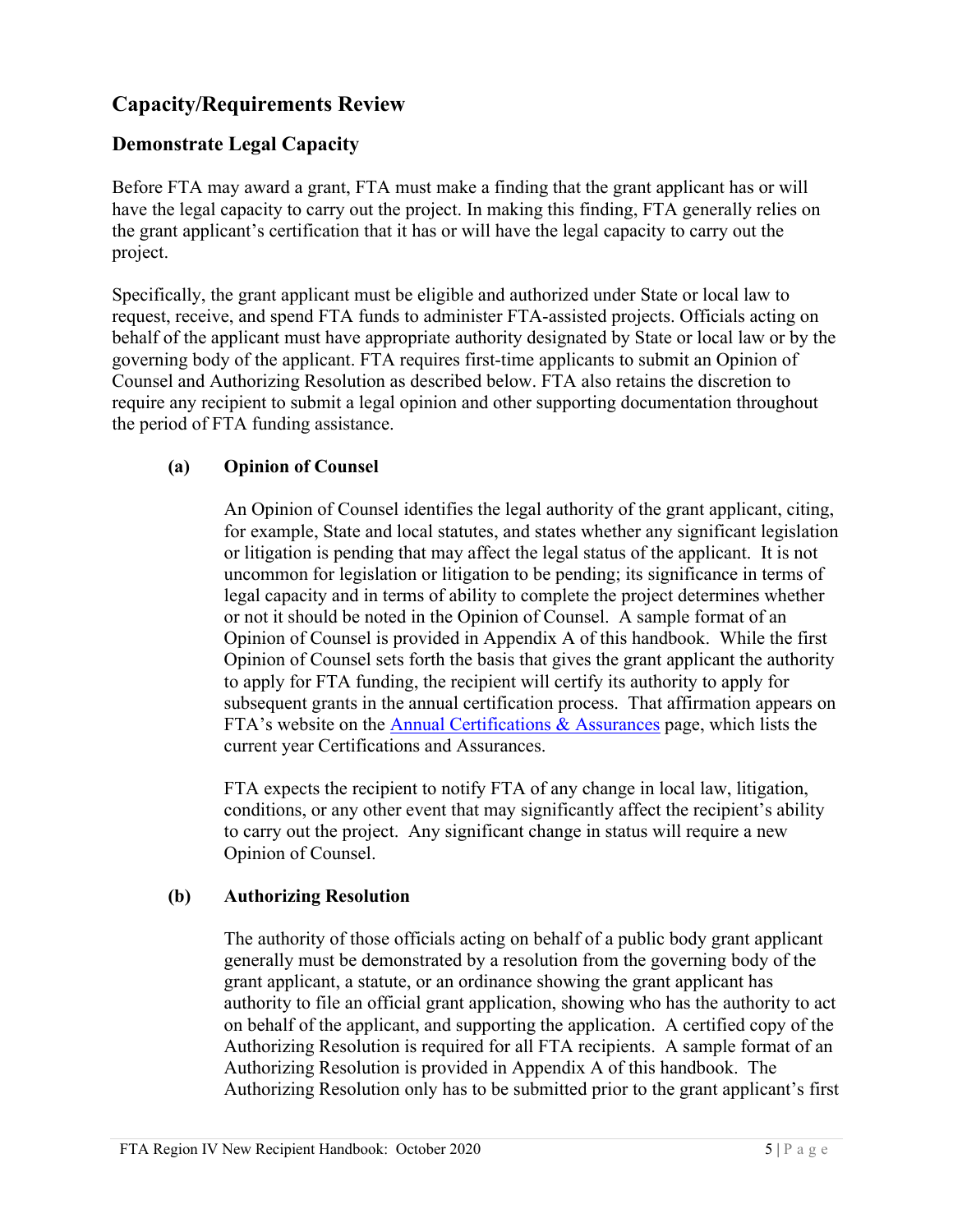certifications and assurances. application. For subsequent grant applications, FTA will rely on the annual

 certifications and assurances. Potential new recipients should also be familiar with the FTA Master Agreement and Annual Certifications and Assurances.

*(a) FTA Master Agreement* 

The **FTA Master Agreement** is the FTA official document containing FTA and project(s). The Master Agreement is generally revised annually in October. The other cross-cutting Federal requirements applicable to the FTA recipient and its Master Agreement is incorporated by reference and made part of each FTA grant, cooperative agreement, and amendment thereto.

*(b) Annual Certifications and Assurances* 

 formula apportionments are published. The authorized representative of the Before FTA may award Federal funding, the applicant must provide to FTA all [certifications and assurances](https://www.transit.dot.gov/funding/grantee-resources/certifications-and-assurances/certifications-assurances) required by Federal laws and regulations. Near the beginning of each Federal fiscal year, FTA publishes the certifications in the *Federal Register*, highlighting any changes or additions from the previous year. FTA sometimes publishes the certifications and assurances on the same date the recipient and the recipient's attorney must make the requisite certifications by attesting to the certifications and assurances electronically with a personal identification number (PIN) in the electronic award management system. New recipients will be required to complete this PIN process immediately upon receiving access to the electronic award management system.

#### *FTA Legal Capacity Guidance Documents and Links*

**FTA Master Agreement** [Annual Certifications & Assurances](https://www.transit.dot.gov/funding/grantee-resources/certifications-and-assurances/certifications-assurances)  Example Opinion of Counsel (Appendix A) Example Authorizing Resolution (Appendix A)

#### **Regional Expert**  Micah Miller, Regional Counsel

E-Mail: micah.miller@dot.gov Phone: 404-865-5474

# **Summary of Required Submittals**

- 1. Opinion of Counsel
- 2. Authorizing Resolution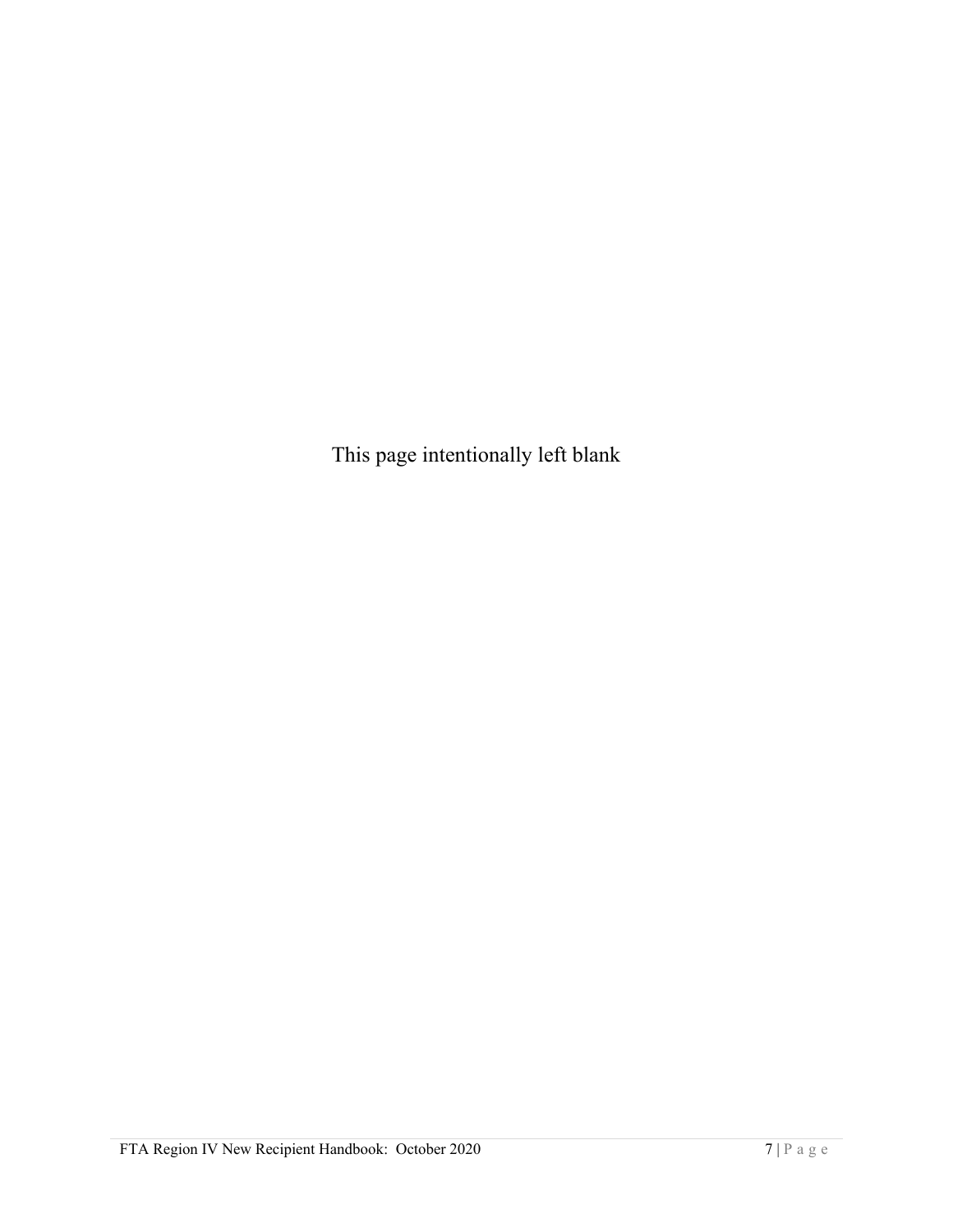#### <span id="page-8-0"></span>**Demonstrate Financial Management and Capacity**

subrecipients. The [Comprehensive Review Guide](https://www.transit.dot.gov/funding/grantee-resources/triennial-reviews/triennial-reviews) states a recipient must have financial policies and procedures; an organizational structure that defines, assigns and delegates authority; and financial management systems in place to match, manage, and charge only allowable cost to the award. The recipient must conduct required single audits and provide financial oversight of

The recipient's financial management system must meet the requirements of the Uniform Administrative Requirements, Cost Principles, and Audit Requirements for Federal Awards (2 CFR Part 200).

The seven standards (2 CFR Part 200.302 (b)(1-7) for financial management systems include:

- o Financial Reporting
- o Accounting Records
- o Internal Control
- o Budget Control
- o Allowable Costs
- o Source Documentation
- o Cash Management
- o FMO contractors will also review Project Change-Grants Management as part of 2 CFR Part 200.308

documentation: As part of the financial section, FTA Region IV requires the submittal of the following

#### 1. **FTA Region IV Financial Capacity Questionnaire**

This questionnaire (Appendix B) provides FTA Region IV a current and past snapshot of the potential new recipient's financial standing

#### **2. Current Year Operating and Capital Budgets**

#### **3. Two Most Recent Years of Single Audit Reports.**

 independent audits conducted annually. FTA will review the results of The Single Audit Act, as amended (31 U.S.C. 7501 *et seq*.), implemented by Title 2 U.S. Code of Federal Regulations Part 200, requires recipients of Federal awards resulting in expenditures of \$750,000 or more to have these independent audits for potential material weaknesses in the potential new recipient' financial systems.

#### **4. Policies / Procedures for the following:**

- **a.** Grants Financial Management
- **b.** Cash Management
- **c.** Budget
- **d.** Accounts Payable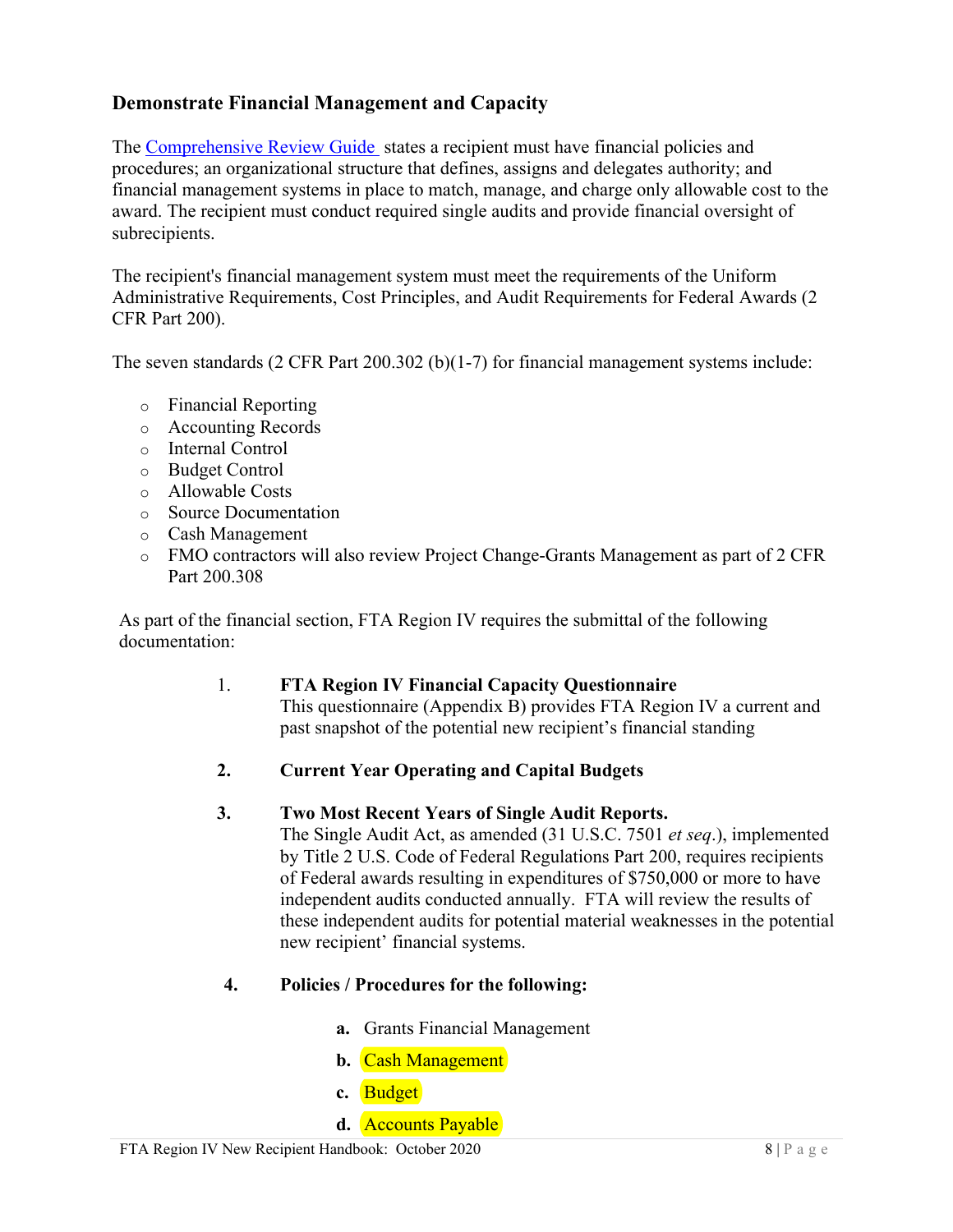- **e.** Payroll Processing
- **f.** Period-End Procedures
- **g.** Preventive Maintenance
- **h.** Project Management
- **i.** Maintaining an Infrastructure for the Development of Cost Allocation Plans (CAPS) and or Indirect Cost Rate Proposals (ICRPs)
- **j.** Accounting for Fuel Utilizations
- **k.** Accounting Operations and Finance Operations
- **l.** Fixed Assets

#### **5. 3-5 Year Financial Plan**

 must be explained. Multi-year financial plans should indicate adequate revenues to maintain and operate the existing systems and to complete programs of projects. Revenue sources must be stable and reliable enough to meet future capital and operating costs. Any sign of major decreases in service levels or operations

#### *FTA Financial Management and Capacity Guidance Documents and Links*

 FTA Circular - [Award Management Requirements](https://www.transit.dot.gov/regulations-and-guidance/fta-circulars/award-management-requirements-circular-50101e)  **FTA Comprehensive Review Guide** [Financial Capacity Questionnaire \(Appendix B\)](https://www.transit.dot.gov/about/regional-offices/region-4/appendix-b-1-financial-capacity-questionnaire)  [FTA State Management Oversight & Review](https://www.transit.dot.gov/regulations-and-guidance/safety/state-management-oversight)  FTA Financial Management Oversight (FMO) Review

#### **Regional Expert**

 Rhonda King, Program Analyst E-mail: **Rhonda.king@dot.gov** Phone: 404-865-5620

#### **Summary of Required Submittals:**

- 1. Financial Capacity Questionnaire
- 2. Current Year Operating and Capital Budgets
- 3. Two Years of Single Reports
- 4. Policies / Procedures
- 5. 3-5 Year Financial Plan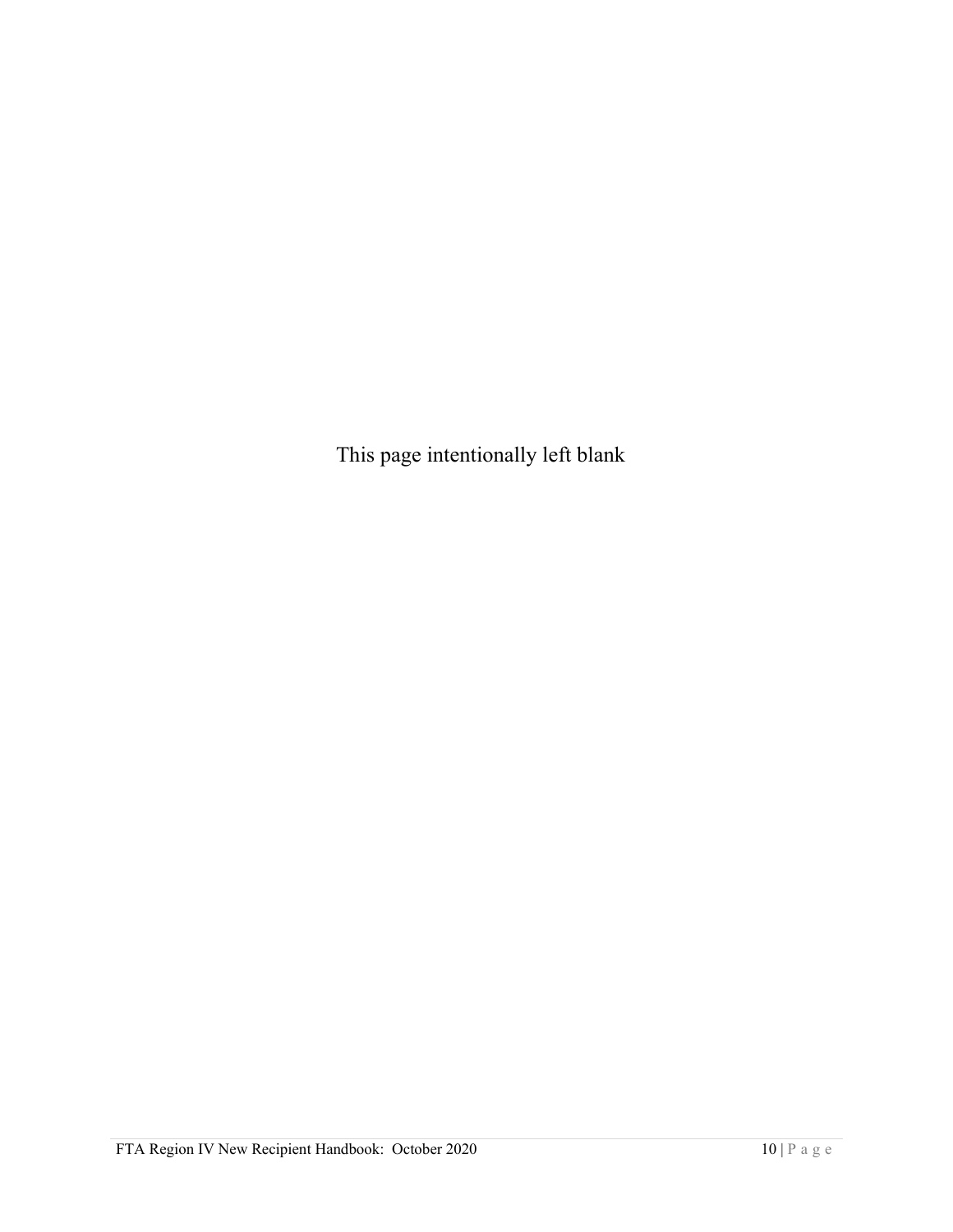#### <span id="page-11-0"></span>**Demonstrate Technical Capacity**

 Technical capacity involves the capability of the grant applicant to properly carry out and manage Federal grants. A first-time grant applicant must demonstrate that it can carry out the project described in the grant application in accordance with the requirements of the grant agreement, and with all applicable laws and regulations, using sound management practices. Thus, a certification that the recipient will comply with all requirements applicable to its grant application and to the grant agreement, when awarded, is required. Guidelines for management practices can be found in [FTA Circular 5010.1E](https://www.transit.dot.gov/regulations-and-guidance/fta-circulars/grant-management-requirements), "Award Management Requirements." In order to review and confirm the potential new recipient has the requisite technical capacity to manage FTA-funded projects, the following documentation should be submitted:

#### **(a) FTA Region IV Technical Capacity Questionnaire**

 This questionnaire provides FTA Region IV an overview the current type of service being provided, as well as the policies and procedures the potential new recipient has in place to ensure its ability to comply with FTA award management requirements. An example is provided in Appendix C.

 *NOTE: Adequately answering some of the questions may necessitate the submittal of additional support documentation. These materials will be required in order to begin the FTA Region IV Regional Review Process.* 

#### **(b) Potential New Recipient Organizational Chart**

 maintenance, and operations. If this information cannot be discerned from the The organizational chart should illustrate which positions and offices will carry out grant-related activities such as procurements, reporting, equipment generic organizational chart, the chart should be accompanied by a narrative explaining how these various activities will be handled.

Potential new recipients should also be familiar with the [Comprehensive Review Guide,](https://www.transit.dot.gov/funding/grantee-resources/triennial-reviews/triennial-reviews) updated annually by FTA, and Performance Management.

#### *Comprehensive Review Guide*

 FTA an opportunity to provide technical assistance on the latest FTA requirements. The Triennial Review is the process by which FTA is required to review and evaluate completely every three years the performance of a recipient of Urbanized Area Formula (Section 5307) Program funds and how it meets statutory and administrative requirements, especially those requirements included in the Annual Certifications and Assurances. In addition to evaluating compliance with Federal law, the review gives Triennial reviews also aid FTA in reporting to the Secretary, Congress, other oversight agencies, and the public transportation community on the Urbanized Area Formula Program.

While the potential new recipient might not be subject to these reviews, depending upon the type of funding is being requested, the workbook provides a strong assessment and abundant guidance on FTA requirements for any recipient.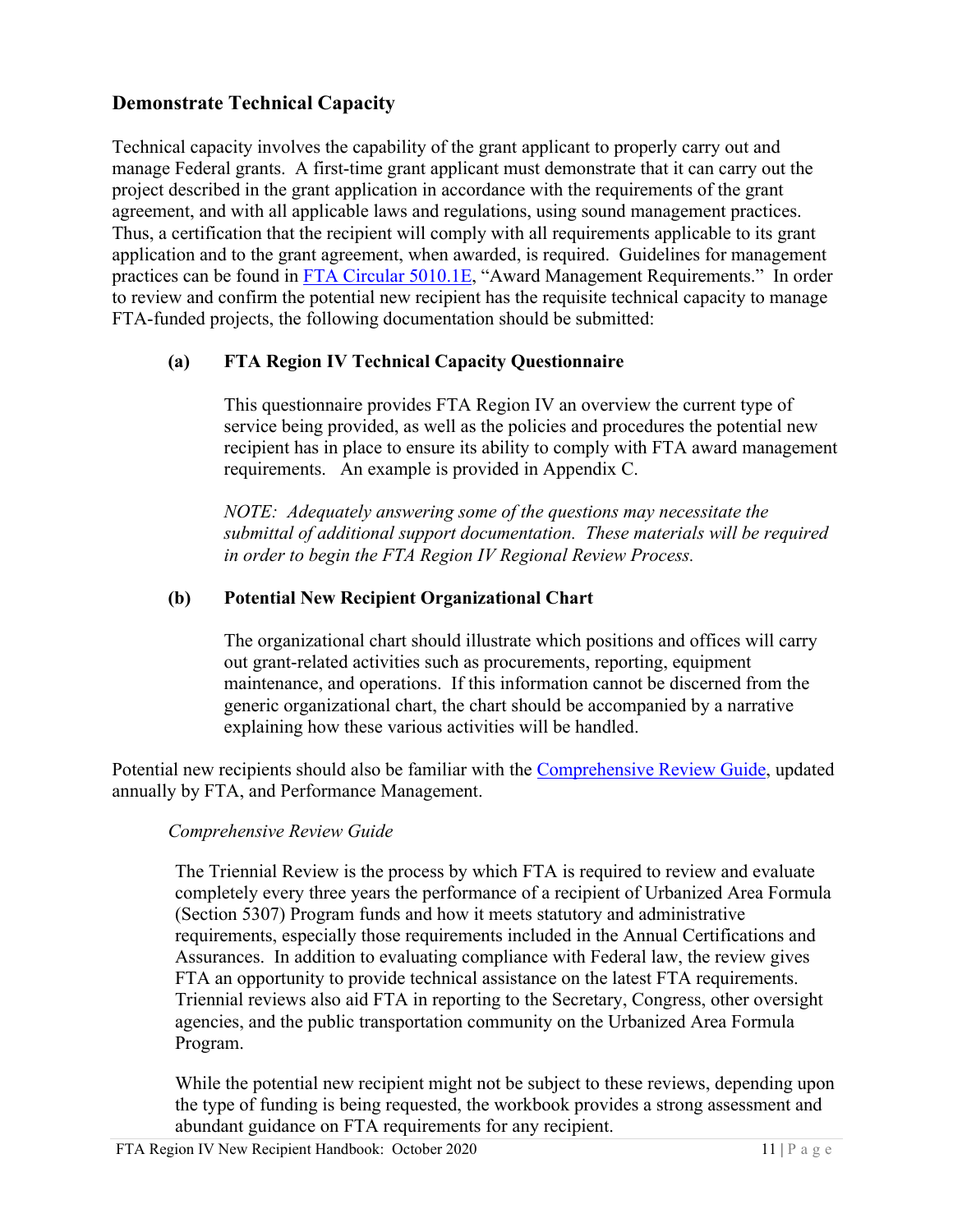#### *FTA Technical Capacity Guidance Documents and Links*

 FTA Circular - [Award Management Requirements](https://www.transit.dot.gov/regulations-and-guidance/fta-circulars/grant-management-requirements)  [FTA State Management Oversight & Review](https://www.transit.dot.gov/regulations-and-guidance/safety/state-management-oversight)  [Comprehensive Review Guide](https://www.transit.dot.gov/funding/grantee-resources/triennial-reviews/triennial-reviews)  [2 CFR Part 200](http://www.ecfr.gov/cgi-bin/text-idx?tpl=/ecfrbrowse/Title02/2cfr200_main_02.tpl) 

Technical Capacity Questionnaire - (Appendix C)

#### **Regional Expert**

Varies by Geographic Area See [Region 4 Organization Chart](https://www.transit.dot.gov/about/regional-offices/region-4/region-4-staff-organization) for FTA Region IV for the Engineer/Program Manager assigned to your area.

#### **Summary of Required Submittals:**

- 1. Technical Capacity Questionnaire
- 2. Technical Capacity Questionnaire Supporting Documentation
- 3. Organizational Chart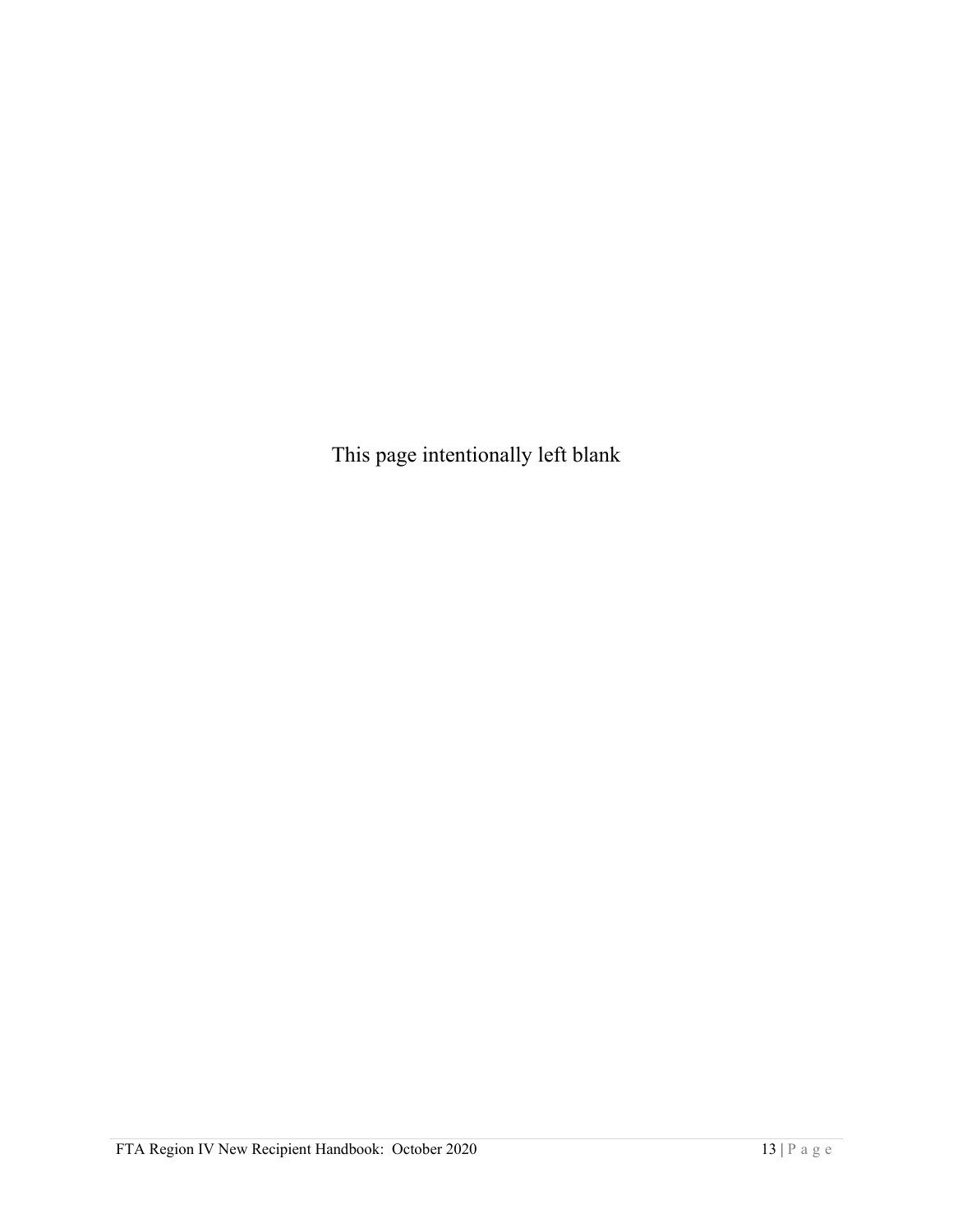#### <span id="page-14-0"></span>**Demonstrate Procurement Capacity**

- a. FTA does not substitute its judgment for that of its recipients by making third party part of its Annual Certifications and Assurances. FTA relies on the validity of the contract decisions for its recipients. FTA will rely primarily on the recipient's annual "self-certification" that its procurement system complies with FTA requirements and that the recipient has the technical capacity to comply with Federal procurement requirements. FTA requests each recipient to "self-certify" its procurement system as recipient's self-certification rather than on pre-award review of third party contracts as a whole (except for certain reviews of portions of rolling stock procurements).
- that promotes "full & open" competition, allowing all responsible sources the opportunity to compete, to the greatest extent possible. b. Recipients are required to conduct their federally assisted procurements in a manner
- opportunity to compete, to the greatest extent possible.<br>c. A "State recipient" may use the same procurement policies and procedures that it uses for acquisitions not financed with Federal assistance. At a minimum, the State must revenue vehicle purchases, competition, prohibitions against geographic preferences, procurement of architectural engineering (A&E) services, and awards to responsible contractors. The State must also ensure that each purchase order and contract financed implementing regulations. However, it should be noted, technically, there is no comply with the federally mandated requirements on contract term limitations for with FTA assistance includes all provisions required by Federal statutes and their substantive difference between state procurements & non-state procurements.

 Region IV recipients must have procurement procedures that conform to applicable Federal law, **26, 2014**); FTA C. 4220.1F, "Third Party Contracting Guidance"; and the FTA Master including: 2 CFR Part 1201, incorporating [2 CFR Part 200,](http://www.ecfr.gov/cgi-bin/text-idx?tpl=/ecfrbrowse/Title02/2cfr200_main_02.tpl) specifically Sections 200.317- 200.326), "Uniform Administrative Requirements, Cost Principles, and Audit Requirements for Federal Awards," (which repealed 49 CFR Part 18, Common Grant Rule, effective **December**  Agreement. The procedures should include checklists or other tools (Appendix K) that ensure FTA requirements are met.

#### *Procurement Policy/Procedures*

 procedures, but the procedures must be approved by the individual in the FTA requires written procurement policies and procedures. FTA does not prescribe the organizational level (e.g., General Manager, Board of Directors, etc.) within the grantee's organization that must approve the policies and organization that has responsibility to approve them.

The 'Procurement System Self-Assessment Guide for Grantees' [\(https://www.transit.dot.gov/funding/procurement-system-self-assessment-guide\)](https://www.transit.dot.gov/funding/procurement-system-self-assessment-guide) & the attached 'Procurement System Elements/Reference Guide (Appendix G/H) will help the recipient identify the specific procurement policy requirements that you **must** address in your procurement policies and procedures.

 policy, a 'checklist' for their contracting/procurement staff (similar to Appendix Recipients are required to develop and require the use of, as part of procurement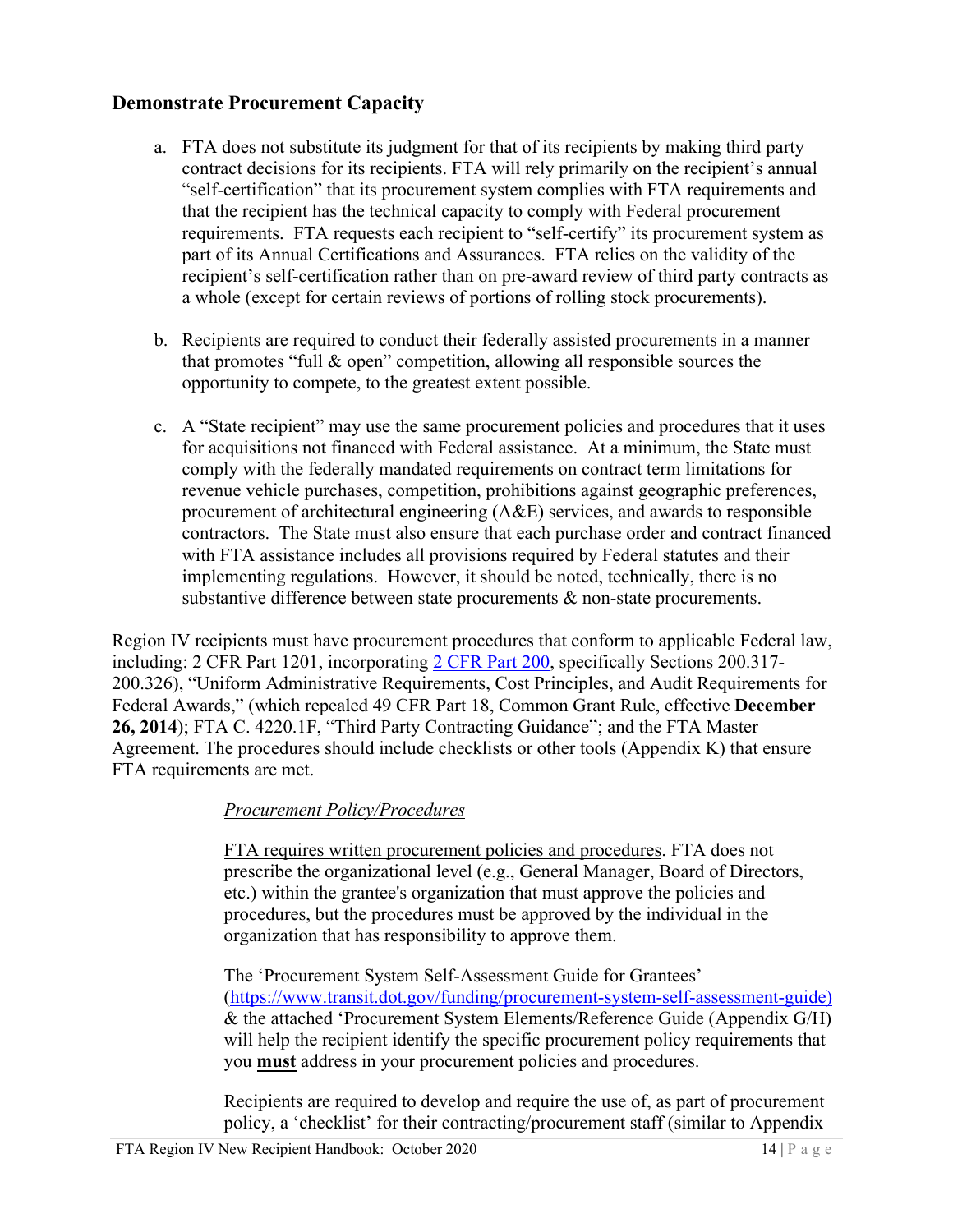I) to ensure a clear understanding of respective roles and responsibilities and that all required steps in a solicitation process are conducted.

 Recipients are responsible for assuring that each of its sub-recipients complies with the applicable requirements and standards of this circular, and that each of its sub-recipients is aware of the Federal statutory and regulatory requirements that apply to its actions as a sub-recipient.

#### *Region IV Digital Procurement Training*

 'digital' procurement training, to gain an understanding of federal requirements as well as inquire as to 'how' the FTA expects the recipient to meet federal New recipient's procurement personnel (and/or whomever is responsible for the procurement process) are required to schedule and participate in region IV requirements.

procurement training. Training is web-based and does not require travel. Coordinate procurement training through the Regional expert to schedule

#### *FTA Procurement Capacity Guidance Documents and Links*

#### [2 CFR Part 200](http://www.ecfr.gov/cgi-bin/text-idx?tpl=/ecfrbrowse/Title02/2cfr200_main_02.tpl)

system-self-assessment-guide FTA Procurement Page: https://www.transit.dot.gov/funding/procurement/procurement [FTA Circular - Third Party Contracting Guidance](https://www.transit.dot.gov/regulations-and-guidance/fta-circulars/third-party-contracting-guidance)  [Best Practices Procurement Manual](https://www.transit.dot.gov/funding/procurement/best-practices-procurement-manual)  Procurement System Self-Assessment Guide: [https://www.transit.dot.gov/funding/procurement](https://www.transit.dot.gov/funding/procurement-system-self-assessment-guide)Third Party Procurement FAQs: [https://www.transit.dot.gov/funding/procurement/third-party](https://www.transit.dot.gov/funding/procurement/third-party-procurement/third-party-procurement-faqs)[procurement/third-party-procurement-faqs](https://www.transit.dot.gov/funding/procurement/third-party-procurement/third-party-procurement-faqs)  Buy America Handbook: [https://www.transit.dot.gov/regulations-and-guidance/buy](https://www.transit.dot.gov/regulations-and-guidance/buy-america/conducting-pre-award-and-post-delivery-audits-rolling-stock)[america/conducting-pre-award-and-post-delivery-audits-rolling-stock](https://www.transit.dot.gov/regulations-and-guidance/buy-america/conducting-pre-award-and-post-delivery-audits-rolling-stock) 

Procurement System Elements (Appendix G) Procurement System Elements Reference (Appendix H) Example Procurement File Checklist (Appendix I) Example Procurement File History Checklist (Appendix J) Forms (Appendix K)

#### **Regional Expert**

E-Mail: dwight.hill.ctr@dot.gov Dwight Hill (Contractor) Contracts Consultant Phone: 404-865-5641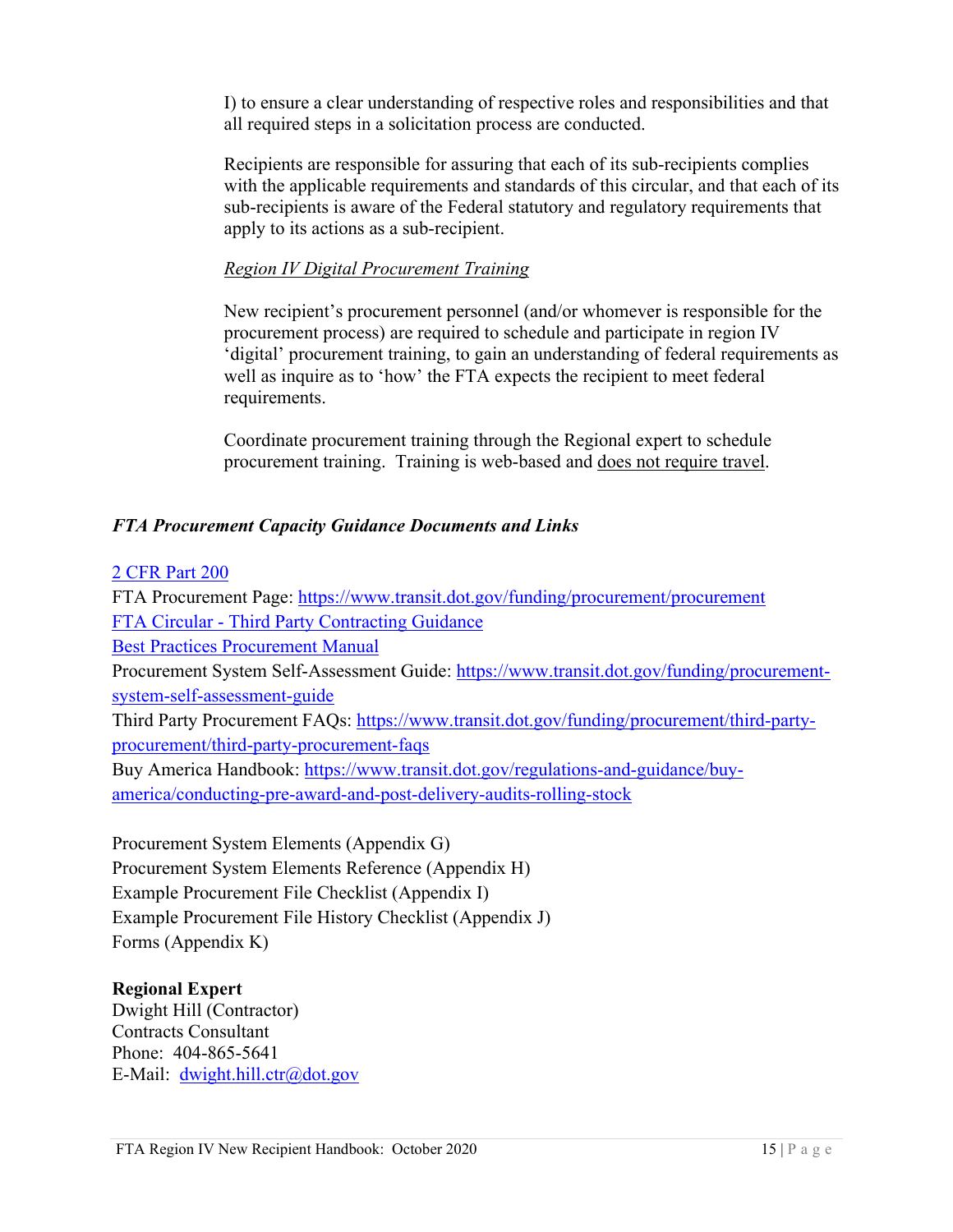# **Summary of Required Submittals**

- 1. Procurement policy/procedures that address FTA requirements
- 2. Procurement File Checklist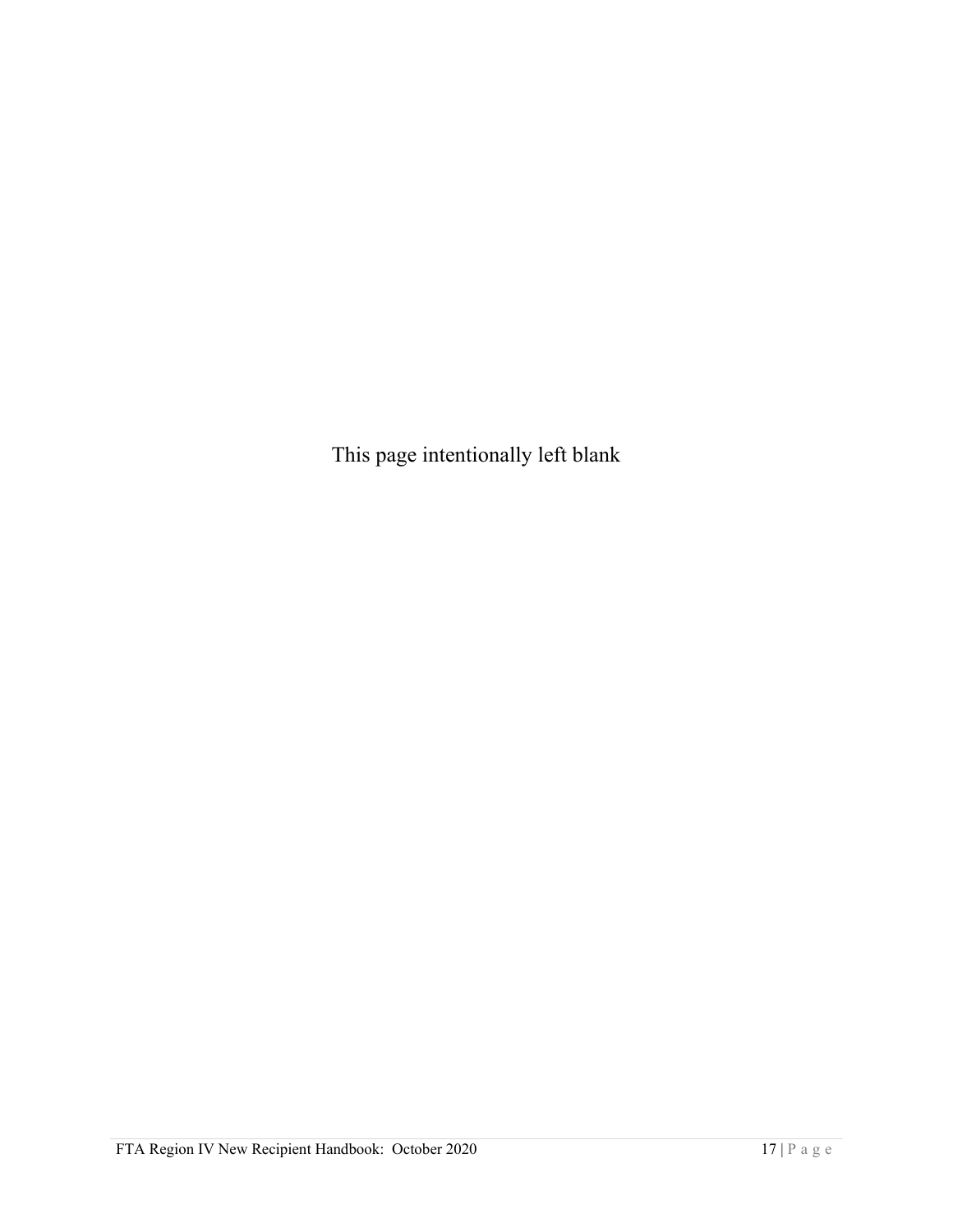#### <span id="page-18-0"></span>**Comply with Civil Rights**

Potential new recipients must agree to comply with all applicable civil rights statutes and implementing regulations as a condition of receiving any FTA funding, regardless of type.

 Recipient Process are: The three major Civil Rights Programs that require a submittal to FTA as part of the New

- **1. Title VI Plan**
- **2. Equal Employment Opportunity (EEO) Plan**
- **3. Disadvantaged Business Enterprise (DBE) Plan and Triennial Goals**

 Recipient Process: Two other Civil Rights areas should also be reviewed and considered as part of the New

- **4. American with Disabilities Act (ADA)**
- **5. Environmental Justice**

 Capacity/Requirements Review, all FTA recipients are subject to their requirements. While these areas do not require specific submittals for the purposes of the Regional

#### *FTA Civil Rights Guidance Documents and Links*

| <b>FTA Title VI Website</b>                                                               | <b>FTA EEO Website</b>                |
|-------------------------------------------------------------------------------------------|---------------------------------------|
| <b>Title VI Circular</b>                                                                  | <b>EEO Circular</b>                   |
| Title VI Program Checklist - (Appendix D)<br>(Note: This is also Appendix A of C 4702.1B) | <b>FTA DBE Website</b>                |
| FTA Transit Vehicle Manufacturing (TVM)                                                   | EEO Program Checklist - (Appendix E)  |
| Listing                                                                                   |                                       |
|                                                                                           | DBE Program Checklist - (Appendix F)  |
| <b>FTA ADA Website</b>                                                                    | <b>Environmental Justice Circular</b> |
| <b>USDOT Office of Small and Disadvantaged</b>                                            |                                       |

**Regional Civil Rights Experts:** 

[Business Utilization](https://www.transportation.gov/osdbu/) 

 Sarah Majdiak, Civil Rights Officer- Civil Rights Program Reviews (Title VI, EEO, DBE E-mail: Sarah.Majdiak@dot.gov Program, DBE Goals) Technical Assistance and Questions (Title VI, EEO) Phone: 404-865-5639 E-mail: Sarah.Majdiak@dot.gov<br>FTA Region IV New Recipient Handbook: October 2020 18 | P a g e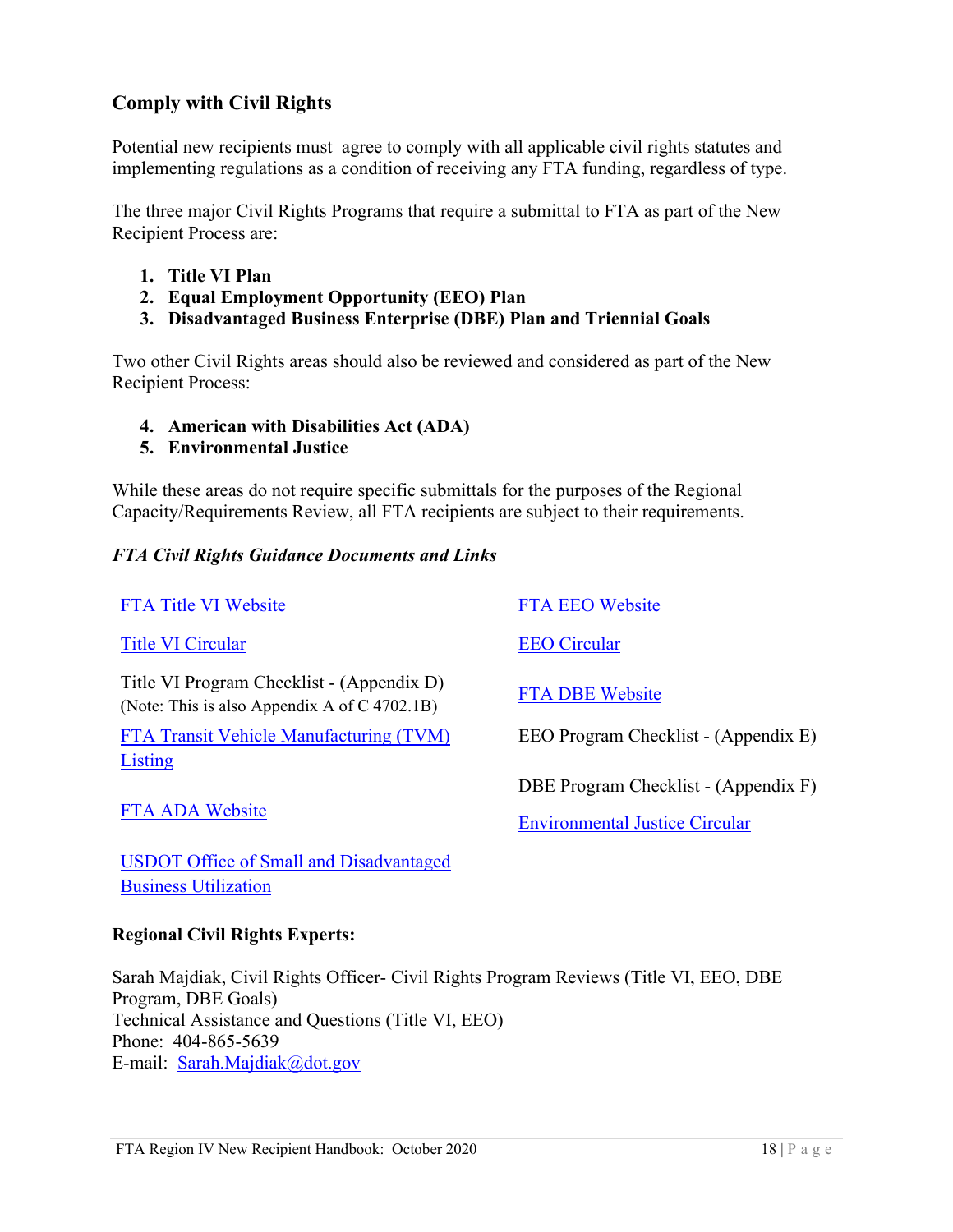E-mail: Doretha.foster@dot.gov Michele Foster, Civil Rights Officer- Triennial Review Corrective Actions (Title VI, DBE, TVM, EEO, ADA) Technical Assistance and Questions (DBE, TVM, ADA) Phone: 404-865-5633

#### **Summary of Required Submittals:**

- 1. Title VI Plan and Required Elements
- 2. EEO Plan (Based on Employee Thresholds and Funding or Exemption justification letter)
- 3. DBE Plan (or Exemption justification letter)

#### <span id="page-19-0"></span>**1. Title VI of the Civil Rights Act of 1964**

Section 601 of Title VI of the Civil Rights Act of 1964 states the following:

 discrimination under any program or activity receiving Federal financial assistance. No person in the United States shall, on the ground of race, color, or national origin, be excluded from participation in, be denied the benefits of, or be subjected to

 department or agency to which the assistance is extended, in the case of assistance to a State or The Civil Rights Restoration Act of 1987 clarified the broad, institution-wide application of Title VI. Title VI covers all of the operations of covered entities without regard to whether specific portions of the covered program or activity are federally funded. The term "program or activity" means all of the operations of a department, agency, special purpose district, or government; or the entity of such State or local government that distributes such assistance and each such local government.

Potential New Recipients must submit a Title VI Program that is compliant with reference [FTA](https://www.transit.dot.gov/regulations-and-guidance/fta-circulars/title-vi-requirements-and-guidelines-federal-transit)  [Circular 4702.1B:](https://www.transit.dot.gov/regulations-and-guidance/fta-circulars/title-vi-requirements-and-guidelines-federal-transit) "Title VI Requirements and Guidelines for FTA Recipients", and submit an assurance that it will comply with Title VI.

All potential new recipients are required to submit a Title VI plan with the following elements:

- 1. Title VI Notice to the Public, including a list of locations where the notice is posted
- 2. Title VI Complaint Procedures (i.e., instructions to the public regarding how to file a Title VI discrimination complaint)
- 3. Title VI Complaint Form
- 4. List of transit-related Title VI investigations, complaints, and lawsuits
- 5. Public Participation Plan, including information about outreach methods to engage minority and limited English proficient populations (LEP), as well as a summary of outreach efforts made since the last Title VI Program submission
- 6. Language Assistance Plan for providing language assistance to persons with limited English proficiency (LEP), based on the DOT LEP Guidance. Additional guidance on LEP can be found in the LEP Handbook provided in Appendix D.
- 7. A table depicting the membership of non-elected committees and councils, the membership of which is selected by the recipient, broken down by race, and a description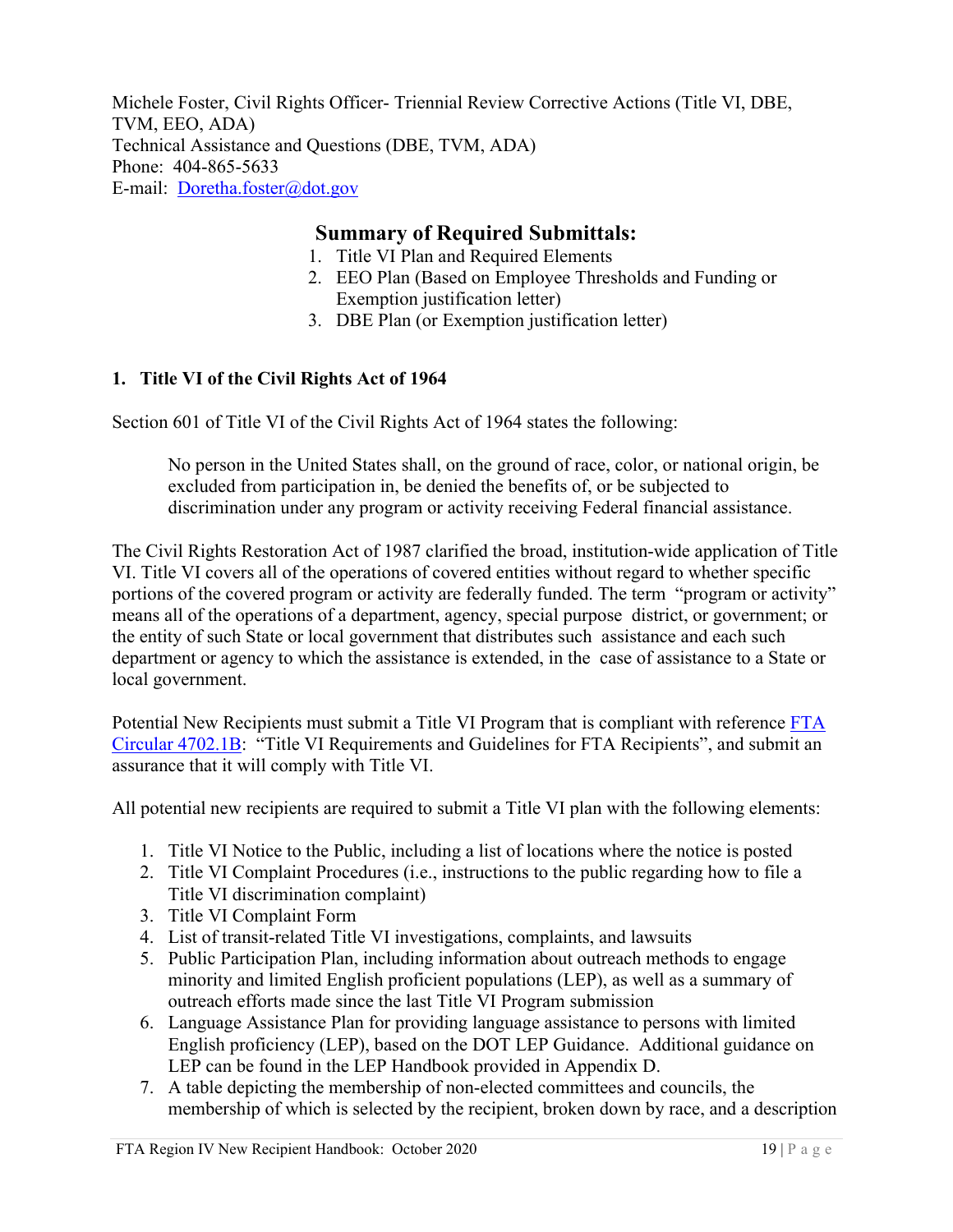of the process the agency uses to encourage the participation of minorities on such committees

- 8. Primary recipients shall include a description of how the agency monitors its subrecipients for compliance with Title VI, and a schedule of subrecipient Title VI Program submissions
- 9. A Title VI equity analysis if the recipient has constructed a facility, such as a vehicle storage facility, maintenance facility, operation center, etc.
- 10. A copy of board meeting minutes, resolution, or other appropriate documentation showing the board of directors or appropriate governing entity or official(s) responsible for policy decisions reviewed and approved the Title VI Program. For State DOT's, the appropriate governing entity is the State's Secretary of Transportation or equivalent. The approval must occur prior to submission to FTA.

 Further information is also required depending on the type of potential new recipient and the service they will provide. Refer to chapters IV, V, and VI of the Title VI Circular for additional submittal requirements. A checklist of the Title VI Plan requirements is also available in Appendix D.

 In addition, consistent with 28 CFR § 50.3, entities applying for FTA funding for the first time funding from any other Federal agencies. must provide a summary of any past Title VI compliance activities stemming from the receipt of

#### *(a) Summary of Title VI Compliance History*

 to other Federal agencies for assistance, and whether any Federal agency has Specifically, this summary should include any Title VI compliance review activities conducted in the previous three years, including the purpose or reason for the review, the name of the agency or organization that performed the review, a summary of the findings and recommendations of the review, and a report on the status and/or disposition of such findings and recommendations. In addition, first-time applicants shall submit a brief description of any pending applications found the applicant to be in noncompliance with any civil rights requirement.

#### <span id="page-20-0"></span>**2. Equal Employment Opportunity (EEO)**

 on the grounds of race, color, religion, national origin, sex, or age be excluded from the program or activity funded in whole or in part through financial assistance under this Act." This The Federal Transit Laws, 49 U.S.C. 5332(b), provide that "no person in the United States shall participation in, be denied the benefits of, or be subjected to discrimination under any project, applies to employment and business opportunities and is considered to be in addition to the provisions of Title VI of the Civil Rights Act of 1964.

 requires all recipients of FTA funding, which meet certain thresholds, to develop and submit for approval an EEO Plan every three years. Those thresholds are: To achieve the Equal Employment Opportunity described in the Federal Transit Laws, FTA

FTA Region IV New Recipient Handbook: October 2020 20 | P a g e 20 | P a g e 1. One Hundred or more (100) transit-related employees AND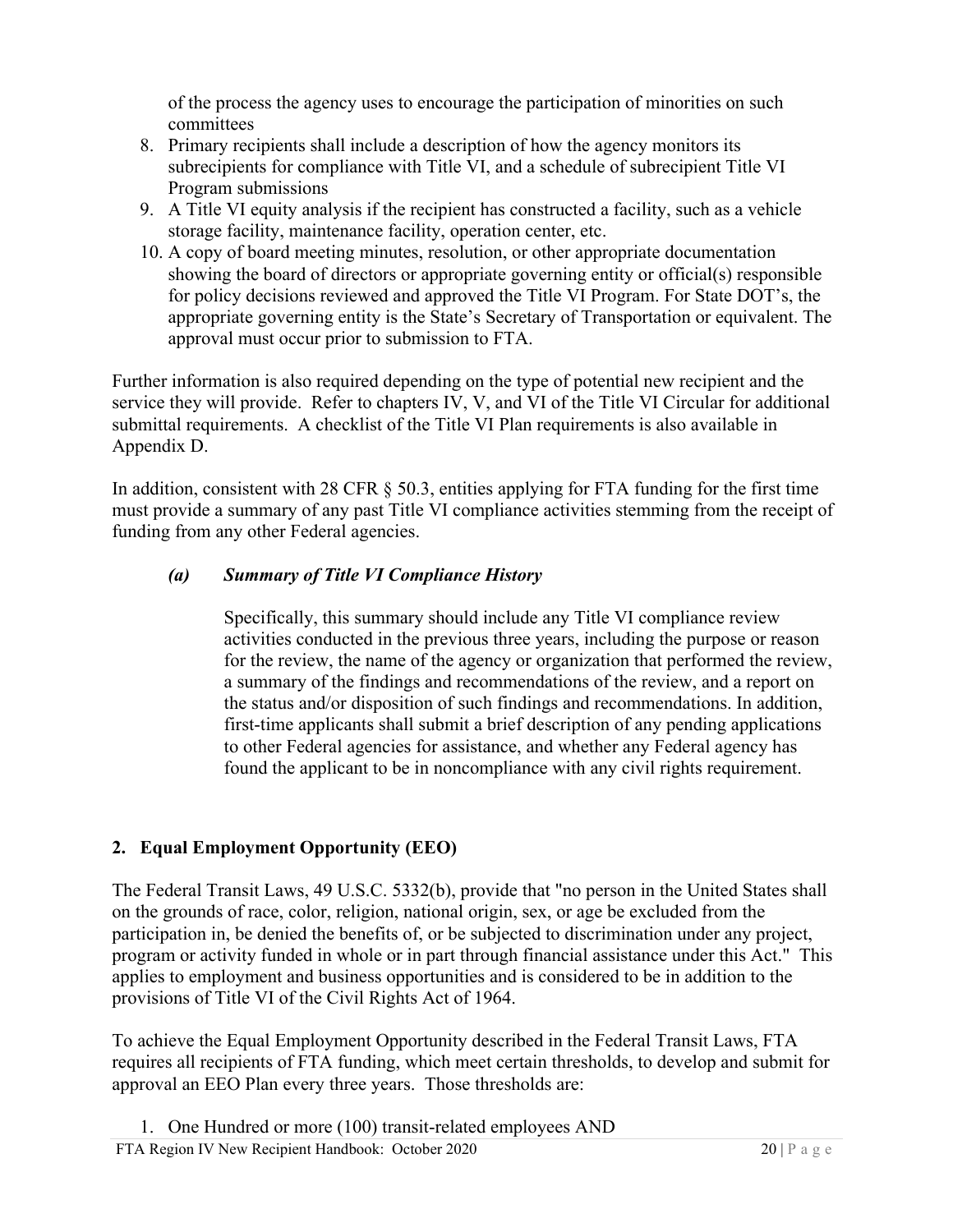2. Receives capital or operating assistance in excess of \$1 million, OR planning assistance in excess of \$250,000.

Agencies with 50–99 transit-related employees who meet the monetary threshold are required to prepare and maintain an abbreviated EEO Program as noted in Circular Section 1.4, but are not required to submit to FTA unless requested. Agencies with between 50–99 transit-related employees that do not meet the monetary threshold are not required to prepare and maintain an abbreviated EEO Program. However, FTA applicants, recipients, subrecipients, and contractors who do not meet the EEO Program threshold are still required to comply with all EEO statutes and regulations.

 jobs and departments where minorities and females are underrepresented. From there the plan The purpose of the EEO plans is to establish a strong company policy and commitment to equal employment opportunity. Within these plans, top officials should be assigned responsibility and authority for the program. In addition, the plan should analyze the present workforce to identify should outline a detailed, results-oriented set of procedures designed to achieve prompt and full utilization of minorities and women at all levels and in all parts of the recipients' workforce.

Each EEO Plan should have the following components:

- 1. Statement of Policy
- 2. Dissemination
- 3. Designation of Personnel Responsibility
- 4. Utilization Analysis
- 5. Goals and Timetables
- 6. Assessment of Employment Practices
- 7. Monitoring and Reporting

An EEO Program Checklist is provided in Appendix E for reference in the development of these plans.

#### <span id="page-21-0"></span> **3. Disadvantaged Business Enterprise (DBE) Plan and Triennial Goal**

 Business Enterprises in Department of Transportation Financial Assistance Programs," 49 CFR participation of disadvantaged entrepreneurs and certify the eligibility of DBE firms to participate in their DOT-assisted contracts. All FTA Recipients must comply with DOT regulation, "Participation by Disadvantaged part 26. Among other provisions, this regulation requires certain recipients of DOT Federal financial assistance, namely State and local transportation agencies, to establish goals for the

participate in their DOT-assisted contracts.<br>There are two main components of an FTA-approved DBE Program:

#### **(a) Written DBE Program**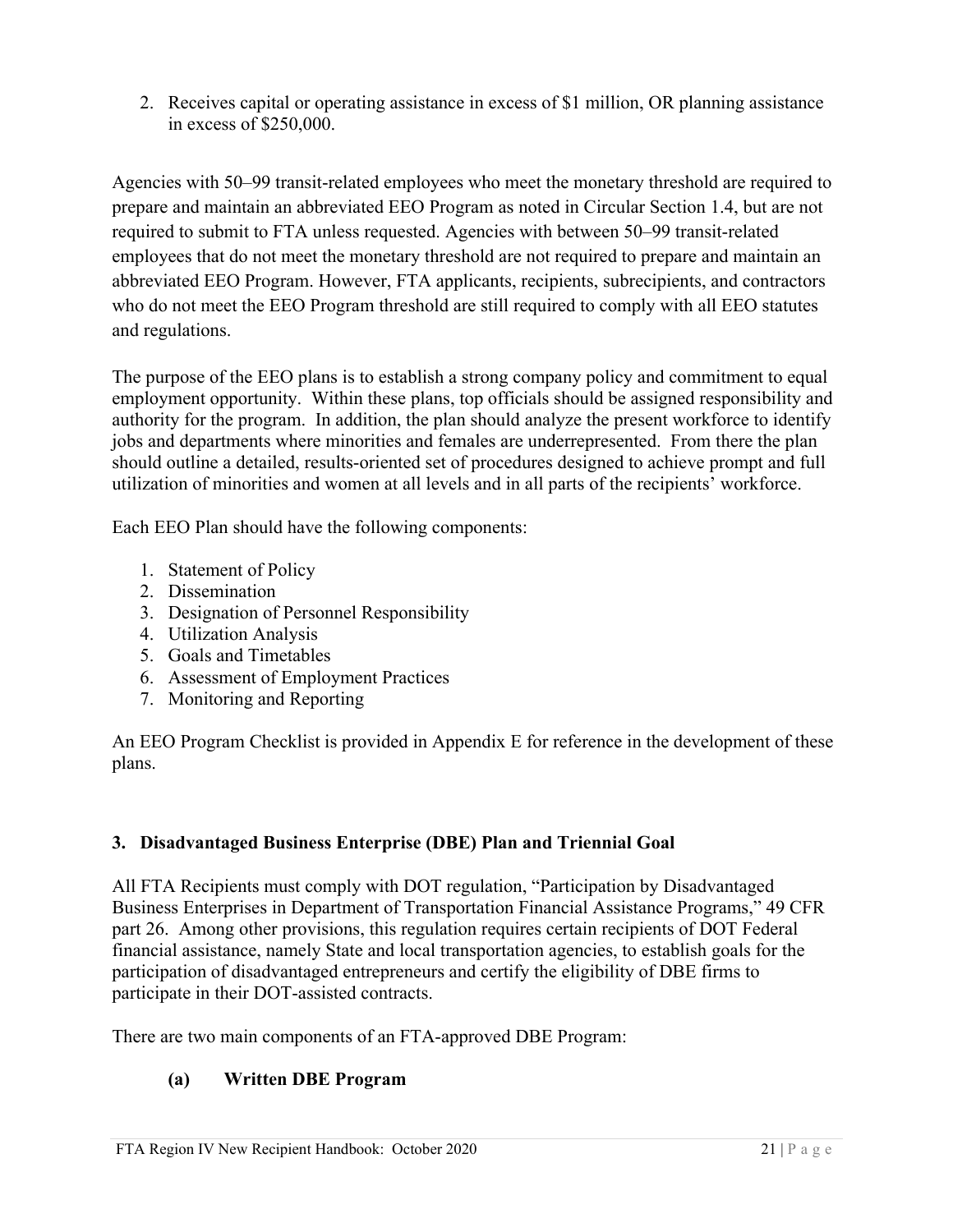vehicle purchases) exceeding \$250,000 with those funds in a Federal fiscal year. Written DBE programs are required of FTA recipients of planning, capital, and/or operating assistance that will have contracting opportunities (excluding transit Contracting opportunities are counted in the aggregate, and include FTA funded purchase orders, capital projects, professional services, Transportation Infrastructure Finance and Innovation Act (TIFIA) loan funded projects, and contracting activities of subrecipients.

 The DBE program plan is not an annual submission and recipients do not submit regular updates of their DBE programs. However, significant changes to the programs must be submitted for approval. Recipients (particularly new recipients) that do not meet the threshold are not required to develop a written DBE program.

#### **(b) Triennial DBE Goals**

Overall three-year goals must be submitted to FTA for review by August 1 preceding the Federal fiscal year in which the goal submission is due. The submittal must include a description of the methodology used to establish the goal and other items detailed in 49 CFR 26.45.

 These goals must be based on demonstrable evidence of the availability of ready, aspirational goal at the national level, or the previous goal, or past DBE willing, and able DBEs relative to all businesses ready, willing, and able to participate on FTA-assisted contracts. The goal must reflect the recipient's determination of the level of DBE participation the recipient would expect absent the effects of discrimination. Recipients cannot rely on either the 10 percent participation rates without reference to the relative availability of DBEs in the market.

 incorporated by reference and made part of the Grant Agreement or Cooperative Agreement. As required by 49 CFR part 26 and approved by DOT, the recipient's DBE Program is The recipient agrees that implementation of this DBE Program is a legal obligation, and that failure to carry out its terms shall be treated as a violation of the Grant Agreement or Cooperative Agreement.

 It is also important to note that FTA recipients that meet the DBE thresholds are also required to submit Semi-Annual DBE Reports. These reports are to be filed in our electronic award management system on June and December 1 of each year.

management system on June and December 1 of each year.<br>Regardless of whether a DBE program and goal submittal is required for a potential new transit vehicle manufacturer (TVM) certifies that it has complied with the USDOT DBE which is the apparent contract recipient, is in fact in compliance. recipient, for FTA-assisted transit vehicle procurements, all FTA recipients must ensure that each requirements. This can be achieved by checking the [TVM listing](https://www.transit.dot.gov/regulations-and-guidance/civil-rights-ada/transit-vehicle-manufacturers-tvms) on FTA's website or by checking with FTA's Office of Civil Rights at the time of bid-opening that the manufacturer, which is the apparent contract recipient, is in fact in compliance.<br>FTA Region IV New Recipient Handbook: October 2020 22 | P a g e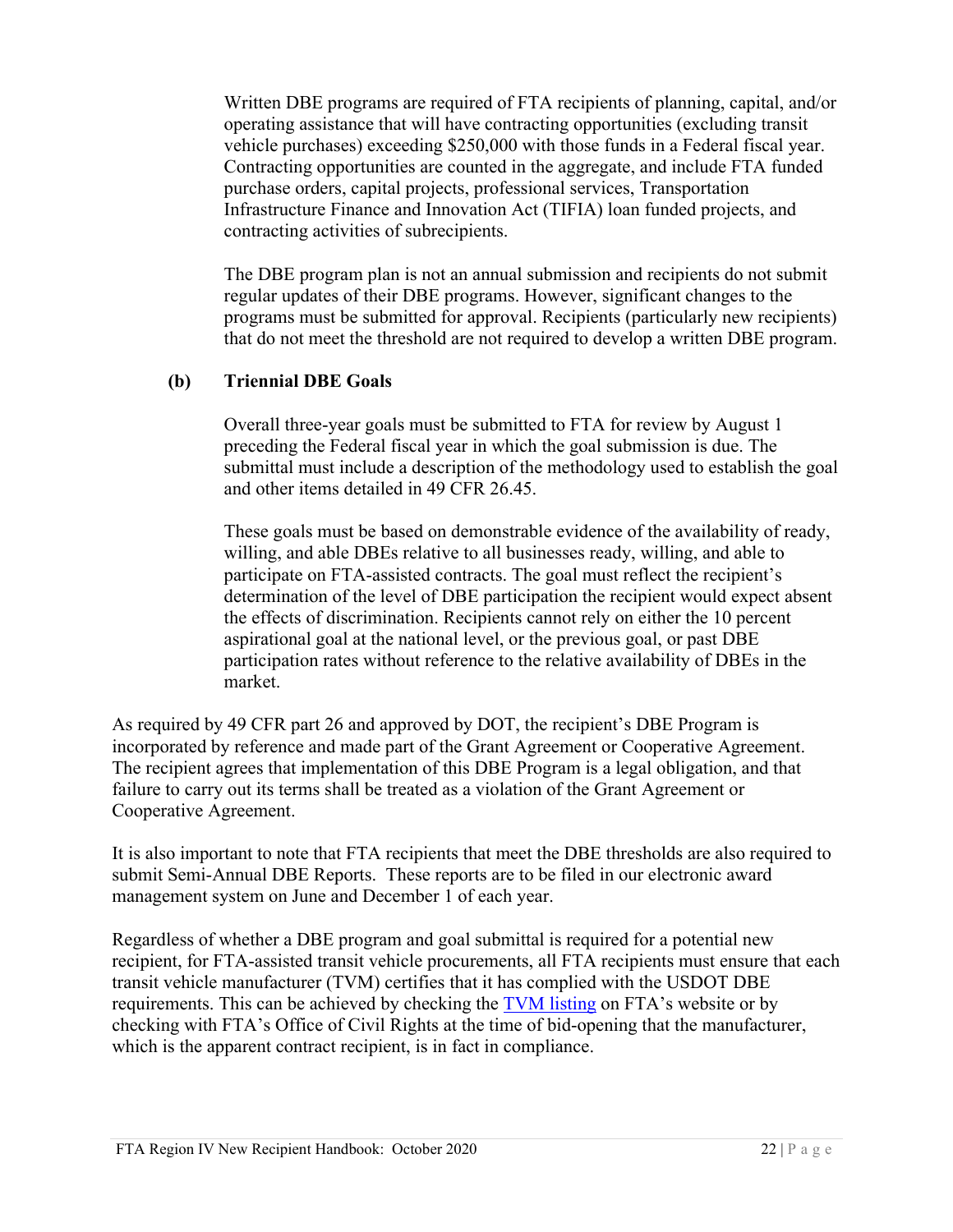#### <span id="page-23-0"></span>*4. Americans with Disabilities Act of 1990 (ADA)*

Titles II and III of the Americans with Disabilities Act of 1990 (ADA) provide that no entity shall discriminate against an individual with a disability in connection with the provision of transportation service. The law sets forth specific requirements for vehicle and facility accessibility and the provision of service, including complementary paratransit service.

 Recipients must ensure that each transit vehicle meets the accessibility requirements for that Transportation Barriers Compliance Board (Access Board) as specified in 49 CFR 38.171(c). vehicle type specified in 49 CFR Part 38, as incorporated by 49 CFR 37.7 and implemented under Subpart D to 49 CFR Part 37. Where a vehicle or component departs from the particular technical and scoping requirements of 49 CFR Part 38, as described in 49 CFR 38.2, the recipient must obtain a determination of equivalent facilitation from the FTA Administrator as described in 49 CFR 37.7(b), subject to the provisions found in 37.7(b)(2)-(6). Where a specific vehicle type is not addressed by 49 CFR Part 38, accessibility requirements must be determined by the US Department of Transportation in consultation with the US Architectural and

Recipients must ensure that transit facilities meet the accessibility requirements specified in 49 CFR Part 38, as incorporated by 49 CFR 37.7 and implemented under Subpart C to 49 CFR Part 37. Where any departures from the specific requirements are contemplated, as permitted under 36 CFR part 1191, the recipient must obtain a determination of equivalent facilitation from the FTA Administrator as described in 49 CFR 37.9(d), subject to the provisions found in  $37.7(d)(2)-(6)$ .

Potential New Recipients must also agree to comply, and assures the compliance of each thirdparty contractor and each subrecipient at any tier of the project, with Section 504 of the Rehabilitation Act of 1973 (Section 504), as amended (29 U.S.C. 794), which prohibits discrimination on the basis of disability by recipients of Federal financial assistance.

 While no specific submittal is required during the New Recipient Process, these requirements are incorporated into the FTA Master Agreement and Annual Certifications and Assurances. Failure to adhere to these requirements could result in FTA funding restrictions or repayments.

#### <span id="page-23-1"></span>*5. Environmental Justice*

 populations"). Environmental justice at FTA includes planning and decision-making processes as well as project-specific environmental reviews. Executive Order 12898, "Federal Actions to Address Environmental Justice in Minority Populations and Low-Income Populations," required the USDOT and the FTA to make environmental justice (EJ) part of our mission by identifying and addressing, as appropriate, disproportionately high and adverse human health or environmental effects of our programs, policies, and activities on minority populations and/or low-income populations (collectively "EJ

 FTA recipients and subrecipients are required to consider the EJ guiding principles followed by DOT and FTA: DOT and FTA:<br>
FTA Region IV New Recipient Handbook: October 2020 23 | P a g e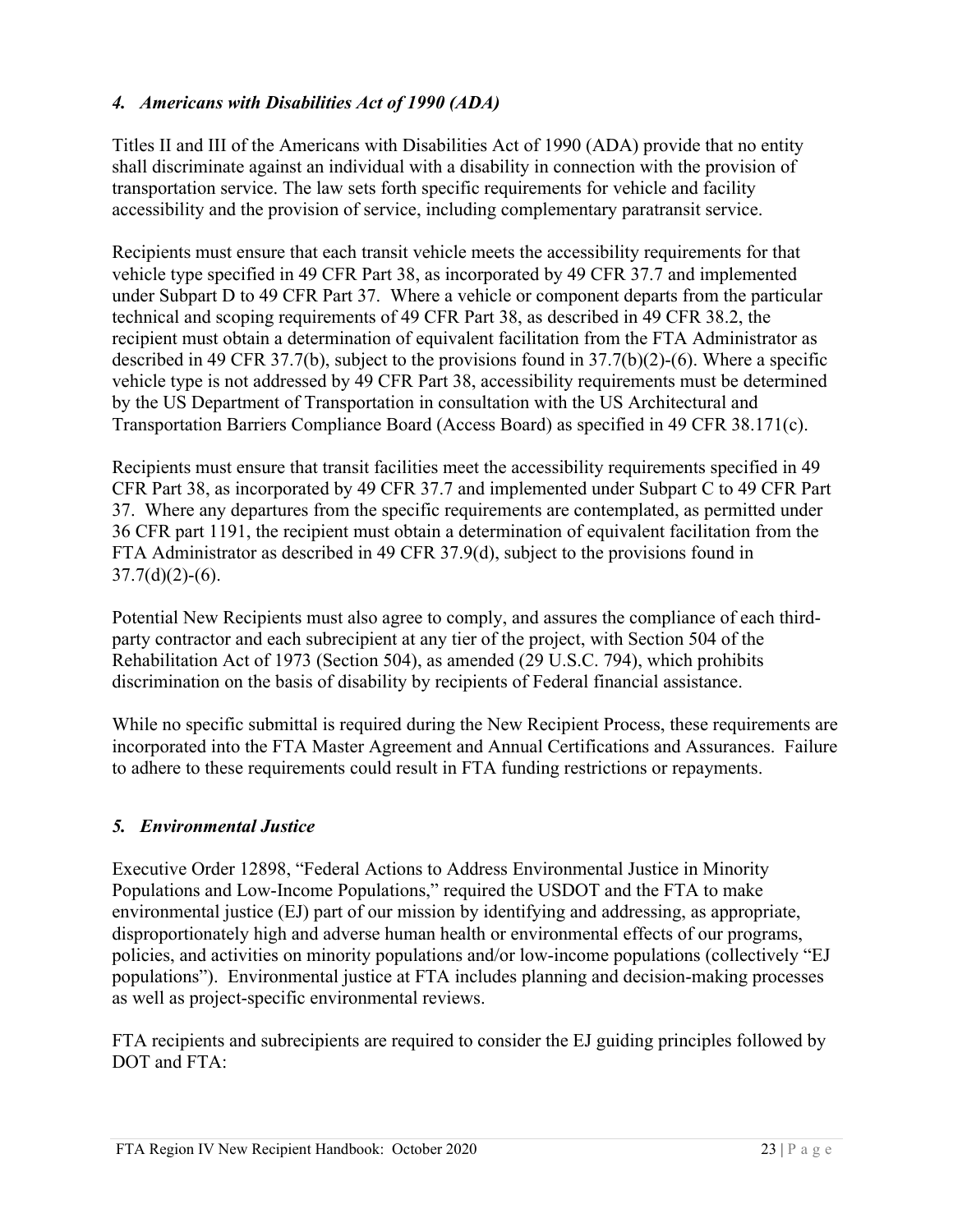- To avoid, minimize, or mitigate disproportionately high and adverse human health and environmental effects, including social and economic effects, on minority populations and low-income populations.
- • To ensure the full and fair participation by all potentially affected communities in the transportation decision-making process.
- To prevent the denial of, reduction in, or a significantly delay in the receipt of benefits by minority and low-income populations.

 While no specific submittal is required during the New Recipient Process, these requirements are incorporated into the FTA Master Agreement and Annual Certifications and Assurances. Failure to adhere to these requirements could result in FTA funding restrictions or repayments.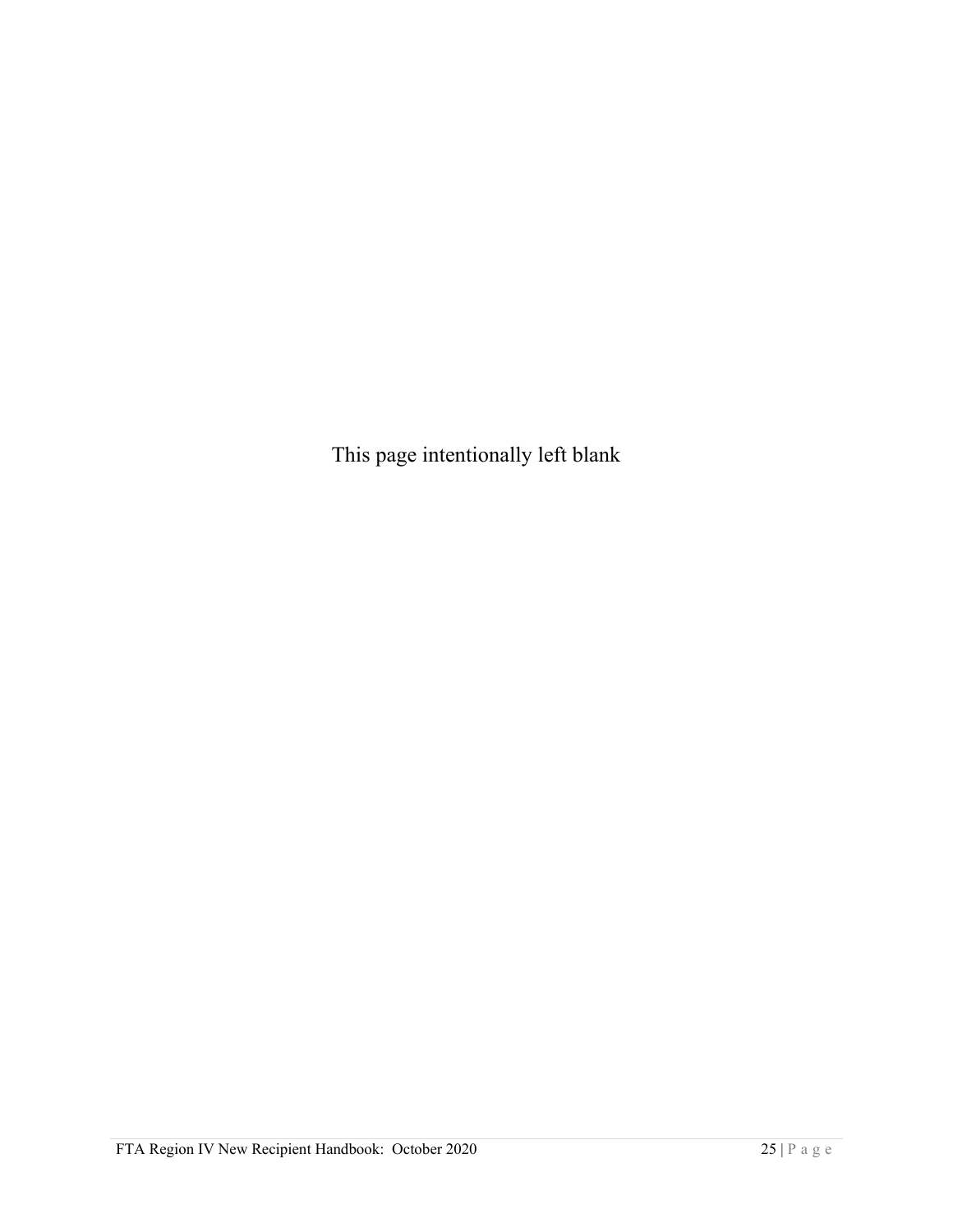#### <span id="page-26-0"></span>**New Recipient Review Process**

 should be submitted via emailed to the FTA Region IV New Recipient Coordinator: Once all materials discussed in the preceding sections have been compiled/developed, they

Rhonda King Phone: 404-865-5620 E-mail: [rhonda.king@dot.gov](mailto:rhonda.king@dot.gov) 

The Region IV New Recipient Coordinator can be contacted for any New Recipient process questions. A Regional Expert has been identified in each of the preceding sections for any questions relating to the development of those materials. Any award(s) or program related questions should be directed to the grants manager for your [geographic location.](https://www.transit.dot.gov/about/regional-offices/region-4/region-iv-geographic-assignments)

 summarizes the required submittals for all sections). Upon receipt of all documentation, the New submitted documentation and provide concurrence to the New Recipient Coordinator that the potential new recipient has demonstrated appropriate capacity and compliance with FTA requirements. The Regional Review process will begin once all documentation has been received by the FTA Region IV New Recipient Coordinator (Please see the New Recipient Checklist below that Recipient Coordinator will initiate a 30-day review period for the Regional Experts to review the

requirements.<br>Note: Submit all documents at the same time once you have collected all the documents. For ease of identifying the document, the file name of the document should begin with "Legal"; "Financial"; "Civil Rights", "CR"; or "Technical", 'Tech" followed by the name of the document.

 Depending on the substance of the questions/comments, the review process could extend beyond A sample timeline for the New Recipient Process is below. Potential New Recipients should expect questions/comments from Regional Experts as they review the submitted documentation. 30 days.

| <b>Action</b>                                                   | <b>Agency</b>           | <b>Estimated</b><br>Time |
|-----------------------------------------------------------------|-------------------------|--------------------------|
| Compilation/Development of Required New Recipient Documents     | <b>New</b><br>Recipient | 60 Days                  |
| FTA Review Period: New Recipient Documents                      | <b>FTA</b>              | 30 Days                  |
| New Recipient Response to FTA Review Comments                   | New<br>Recipient        | 30 Days                  |
| Approval of Legal/Technical/Financial/Civil Rights Requirements | <b>FTA</b>              | 14 Days                  |
| <b>System Access Documentation Development</b>                  |                         | 14 Days                  |
| <b>System Access Documentation Processing</b>                   | <b>FTA</b>              | 14 Days                  |
| Confirmation of New Recipient Process Completion                |                         | 14 Days                  |
| <b>Total Estimated Time</b>                                     |                         | $~6$ Months              |

# **New Recipient Process Timeline**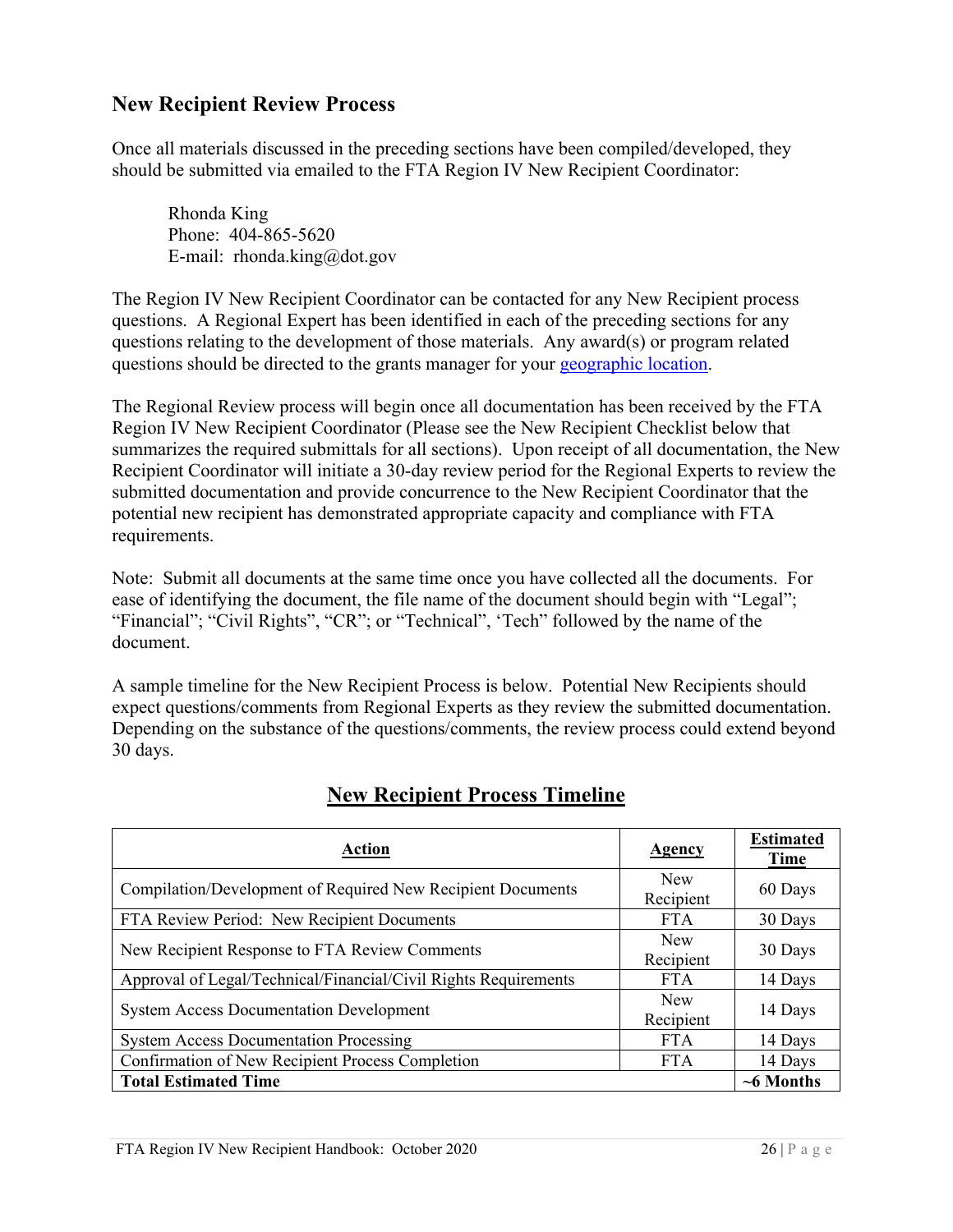# **New Recipient Checklist**

# **Legal Capacity**

| 1. Opinion of Counsel     |  |
|---------------------------|--|
| 2. Authorizing Resolution |  |

#### **Financial Capacity**

| Appendix B-1: Financial<br>Capacity Questionnaire<br>3. Financial Capacity Questionnaire<br><b>Federal Transit</b><br><b>Administration</b>                                                                                                                                                                                                                                                              |  |  |
|----------------------------------------------------------------------------------------------------------------------------------------------------------------------------------------------------------------------------------------------------------------------------------------------------------------------------------------------------------------------------------------------------------|--|--|
| <b>Current Year Operating and Capital Budgets</b><br>4.                                                                                                                                                                                                                                                                                                                                                  |  |  |
| Two Years of Single Audit Reports<br>5.                                                                                                                                                                                                                                                                                                                                                                  |  |  |
| 6. Policies/Procedures<br>Grants Financial Management<br>٠<br>Cash Management<br>Budget<br><b>Accounts Payable</b><br>Payroll Processing<br>Period-End Procedures<br>Preventive Maintenance<br>Project Management<br>Cost Allocation Plans (CAPS) and/or Indirect Cost Rate Proposals (ICRPs)<br>Accounting for Fuel Utilizations<br>Accounting Operations and Finance Operations<br><b>Fixed Assets</b> |  |  |
| 7. 3-5 Year Financial Plan                                                                                                                                                                                                                                                                                                                                                                               |  |  |

#### **Technical Capacity**

| 8. Technical Capacity Questionnaire                          | <b>Appendix C: Technical</b><br>Capacity Documents (PDF)  <br><b>Federal Transit</b><br>Administration |
|--------------------------------------------------------------|--------------------------------------------------------------------------------------------------------|
| 9. Technical Capacity Questionnaire Supporting Documentation |                                                                                                        |
| 10. Organizational Chart                                     |                                                                                                        |
| 11. Procurement Procedures                                   |                                                                                                        |

#### **Civil Rights Requirements**

| 12. Title VI Plan and Required Elements              |  |
|------------------------------------------------------|--|
| 13. EEO Plan (or Questionnaire to justify exemption) |  |
| 14. DBE Plan (or Exemption justification letter)     |  |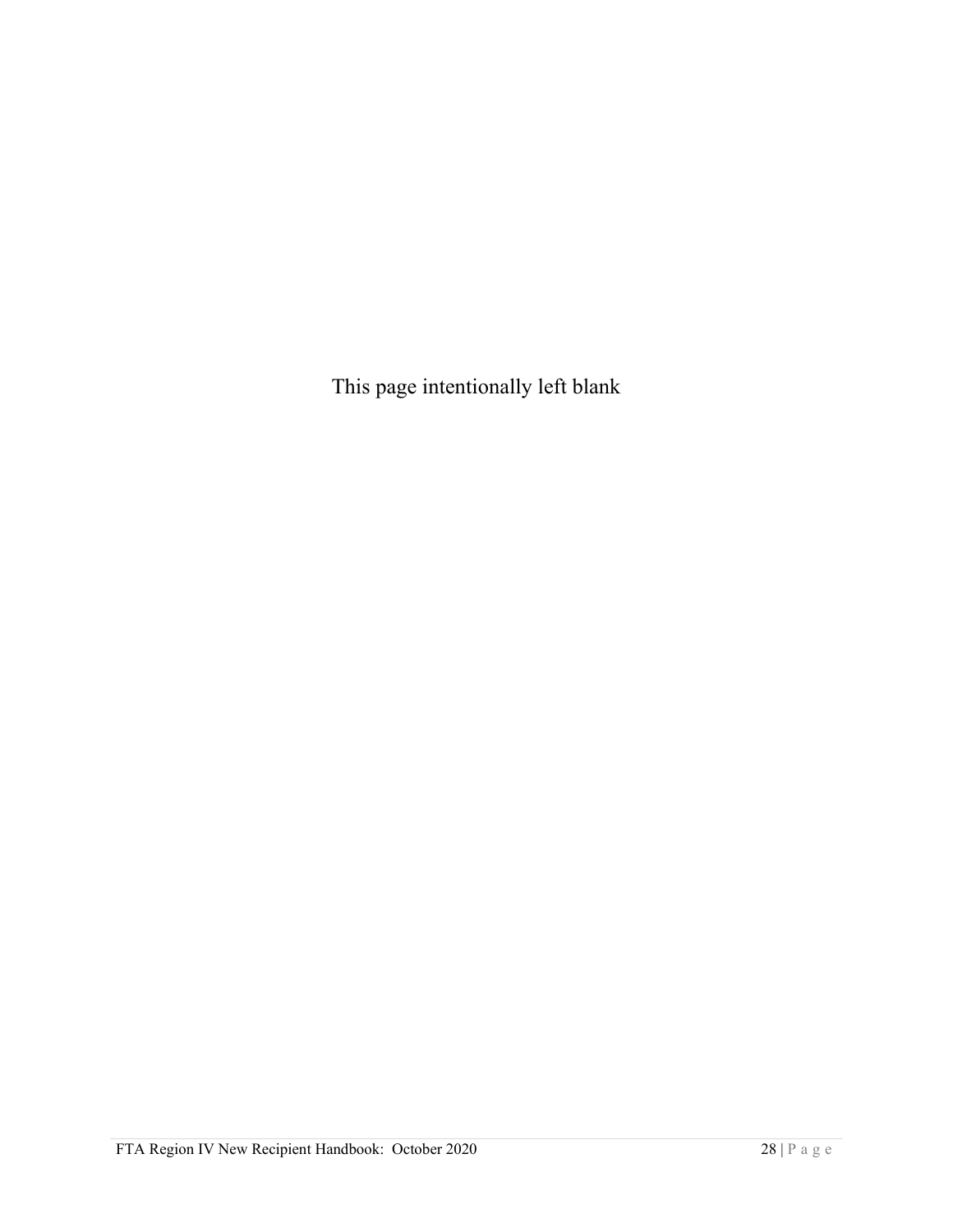# <span id="page-29-0"></span>**Additional FTA Guidance Documents and Links**

 Once approved through the New Recipient Process, there are number of resources available for resource for becoming familiar with FTA. familiarizing those within the New Recipient's organization about FTA programs, procedures and processes. The links below provide a snapshot of that information. The assigned planner and program manager for the New Recipient's geographic area will also be an invaluable

#### **FTA Grant Program Guidance**

| <i>Topic</i>            | Circular | Link                                         |
|-------------------------|----------|----------------------------------------------|
| <b>Award Management</b> | FTA C    | https://www.transit.dot.gov/regulations-and- |
| Requirements            | 5010.1   | guidance/fta-circulars/final-circulars       |
| <b>Third Party</b>      |          | https://www.transit.dot.gov/regulations-and- |
| Contracting             | FTA C    | guidance/fta-circulars/final-circulars       |
| Guidance                | 4220.1   |                                              |
| (Procurement)           |          |                                              |

#### **Cross-Cutting Program Circulars**

#### **Major Program Specific Circulars**

| <i>Topic</i>              | Circular     | Link                                         |
|---------------------------|--------------|----------------------------------------------|
| 5307 UZA                  | FTA C 9030.1 | https://www.transit.dot.gov/regulations-and- |
| Formula Program           |              | guidance/fta-circulars/final-circulars       |
| Metro and State           | FTA C 8100.1 | https://www.transit.dot.gov/regulations-and- |
| Planning Program          |              | guidance/fta-circulars/final-circulars       |
| 5309 Capital              |              | https://www.transit.dot.gov/regulations-and- |
| Investment                | FTA C 9300.1 | guidance/fta-circulars/final-circulars       |
| Program                   |              |                                              |
| 5339 Bus and Bus          | FTA C        | https://www.transit.dot.gov/regulations-and- |
| <b>Facilities Program</b> | 5100.1       | guidance/fta-circulars/final-circulars       |

#### **[FTA Region IV Recipient Resource Center](https://www.transit.dot.gov/about/regional-offices/region-4/grantee-resources-center)**

 FTA Region IV also provides a large amount of information and training materials online at their external website. New Recipients are encouraged to explore this resource and reach out to assigned planners and program managers with questions/comments/concerns.

 • **Region IV Recipient Resource Center**: [https://www.transit.dot.gov/about/regional](https://www.transit.dot.gov/about/regional-offices/region-4/grantee-resources-center)offices/region-4/recipient-resources-center offices/region-4/recipient-resources-center<br>FTA Region IV New Recipient Handbook: October 2020 29 | P a g e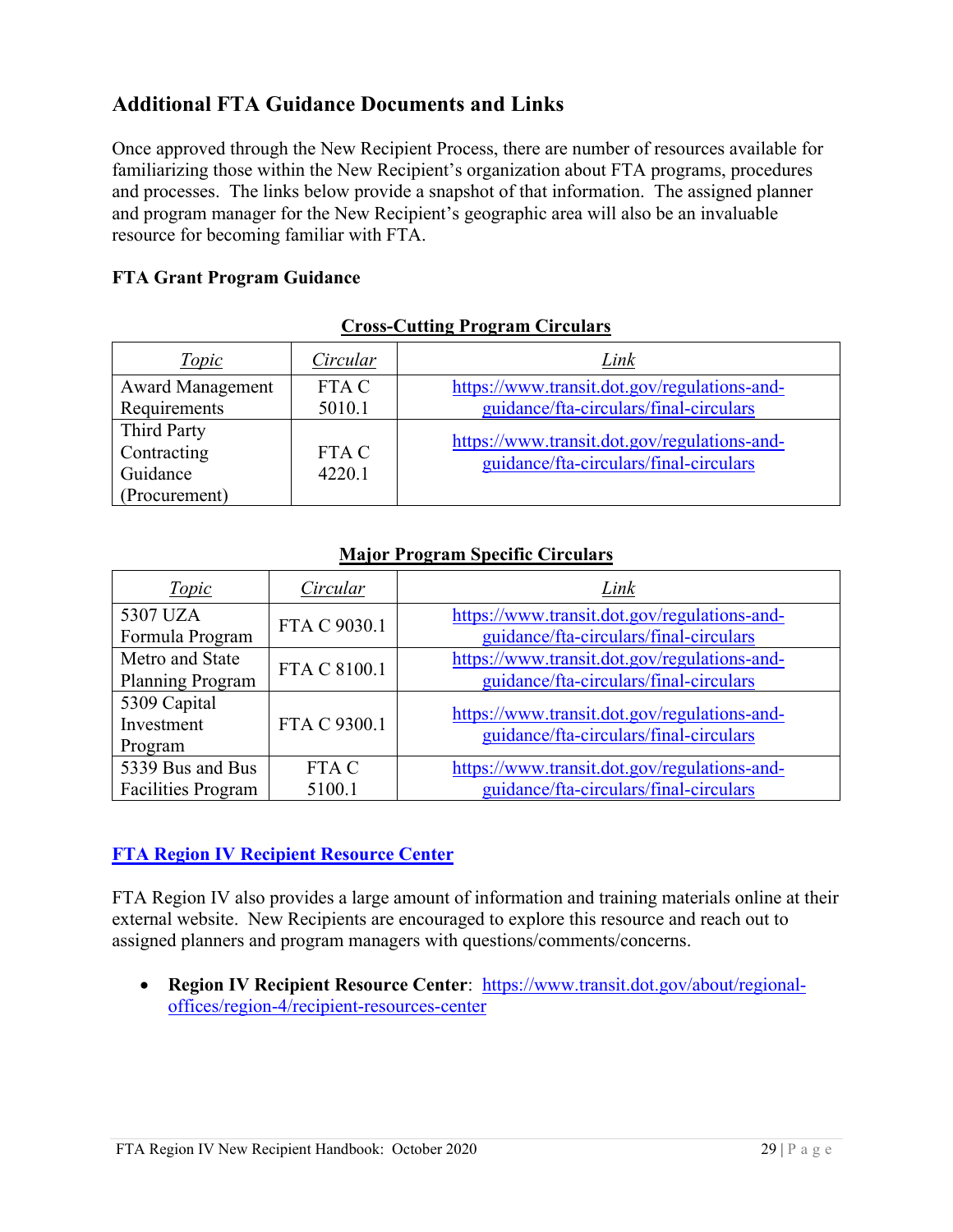#### **[Electronic Clearing House Operation \(ECHO\)-Web](https://www.transit.dot.gov/funding/grantee-resources/echo/electronic-clearing-house-operation-echo)**

The **ECHO-Web application** allows FTA grant recipients to request payments from their grant awards. Grantees make payment requests in ECHO-Web throughout the day. Twice a day, processing and submission to the U.S. Treasury. **ECHO Web User Manual** provides guidelines and procedures for the program and regional offices to follow for the FTA web based ECHO- Web. FTA Region IV ECHO point of contact: FTA's internal financial management system (FMS) batches and collects these requests for

David Mucher Phone: 404-865-5623 E-mail: [david.mucher@dot.gov](mailto:david.mucher@dot.gov)

#### **[TrAMS](https://www.transit.dot.gov/funding/grantee-resources/teamtrams/transit-award-management-system-trams)**

[TrAMS](https://www.transit.dot.gov/funding/grantee-resources/teamtrams/transit-award-management-system-trams) is a web-based tool developed to allow people to apply for funds on behalf of their agency and for grant recipients to manage their programs and awards in accordance with federal requirements. FTA uses TrAMS to review, approve, control and oversee the distribution of funds. The [TrAMS user guide](https://www.transit.dot.gov/funding/grantee-resources/teamtrams/trams-user-guide) helps grantees navigate through the TrAMS system. FTA Region IV TrAMS point of contact:

Fredaricka Tolen Phone: 404-865-5613 E-mail: [fredarika.tolen@dot.gov](mailto:fredarika.tolen@dot.gov) 

#### **[Performance Management](https://www.transit.dot.gov/performance-based-planning)**

 Organizations (MPOs), State DOTs, and transit agencies to coordinate on specific *performance*  Performance management, a key tenet of MAP-21 and the FAST Act, is a strategic approach that uses performance data to inform decision-making and outcomes. On May 27<sup>th</sup>, 2016, FTA and FHWA published a final rule establishing new requirements for Metropolitan Planning measures and targets. There are two FTA-related performance measures that New Grantees might need to demonstrate compliance with, as follows:

- 1. **[Transit Asset Management \(TAM\)](https://www.transit.dot.gov/TAM):** the TAM final rule was published by FTA on July 26, 2016, establishing minimum federal requirements for transit asset management and state of good repair. Transit agencies must develop TAM target and a TAM plan, revisiting and approving each periodically, at pre-defined frequencies. The elements of a TAM plan vary depending on the size and type of transit provider, among other details. Additional information on TAM may be found at the FTA TAM webpage: is <https://www.transit.dot.gov/TAM>
- agencies are also required to coordinate with their MPOs and set safety targets. Additional information may be found at FTA's PTASP webpage: 2. **[Public Transportation Agency Safety Plans \(PTASP\)](https://www.transit.dot.gov/PTASP):** on July 19, 2018, FTA published the PTASP final rule, which requires certain operators of public transportation systems that receive Section 5307, to develop safety plans. The safety plans should include process and procedures to implement Safety Management Systems. Transit <https://www.transit.dot.gov/PTASP>